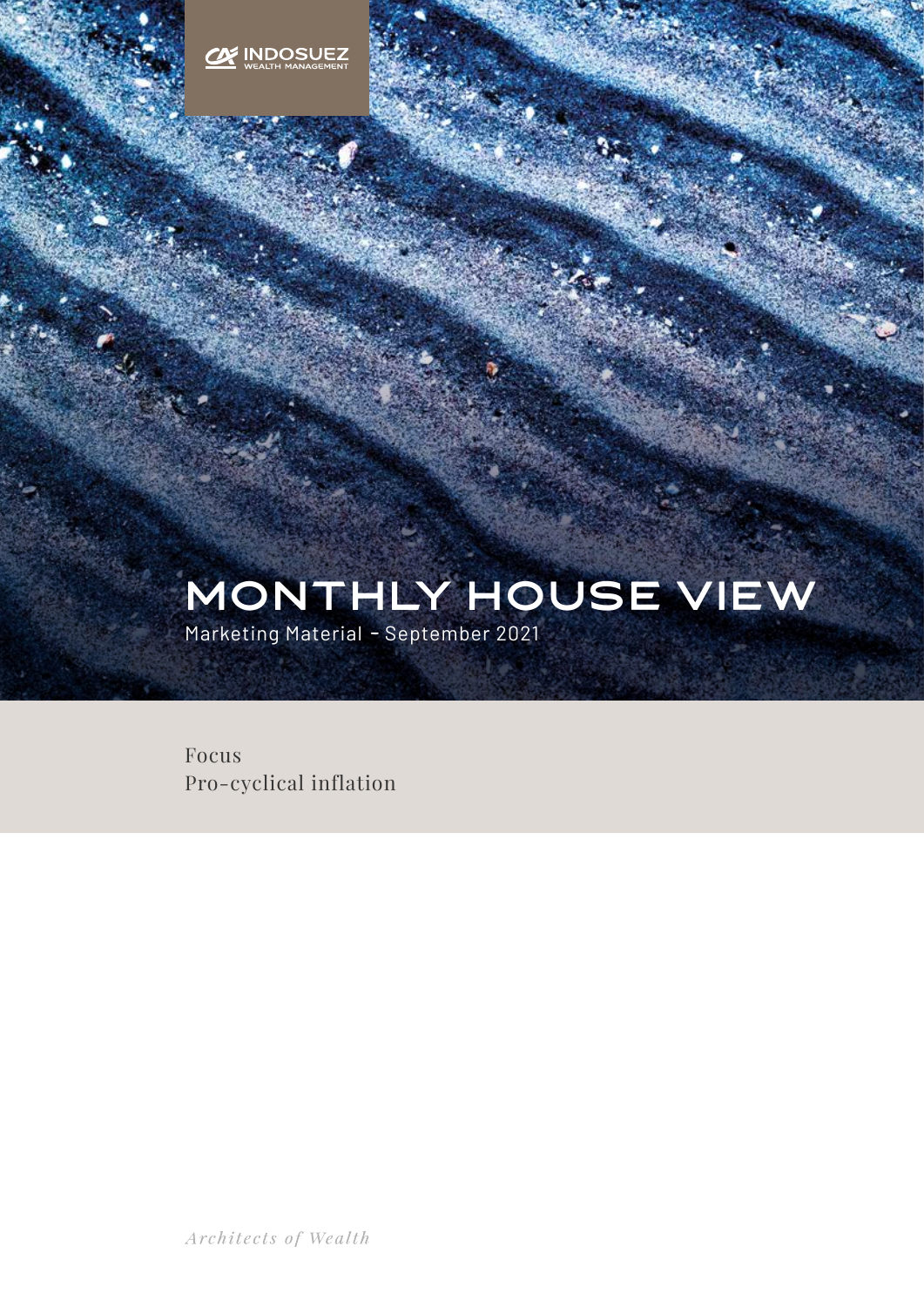## Table of contents

| 01• Editorial<br>COMMON PROSPERITY:<br>CONVERGENCE OR DIVERGENCE<br>BETWEEN THE EAST AND THE WEST? | P3  |
|----------------------------------------------------------------------------------------------------|-----|
| $02 \bullet$ Focus<br>PRO-CYCLICAL INFLATION                                                       | P4  |
| 03• Macro Economics<br>HAS MACRO MOMENTUM<br>ALREADY STARTED TO FADE?                              | Рĥ  |
| 04 • Fixed Income<br><b>TAPPER NO TANTRUM</b>                                                      | Р8  |
| $05 \bullet$ Equities<br>STRONG EARNINGS VS TAPERING                                               |     |
| $06 \bullet$ Forex<br>QUIET SUMMER WITH ILLIQUID MOVES                                             | P12 |
| 07• Asset Allocation<br><b>INVESTMENT SCENARIO</b><br>AND ALLOCATION                               | P14 |
| 08• Market Monitor<br>OVERVIEW OF SELECTED MARKETS                                                 | P16 |
| $09 \bullet$ Glossary                                                                              |     |
| Disclaimer                                                                                         | P18 |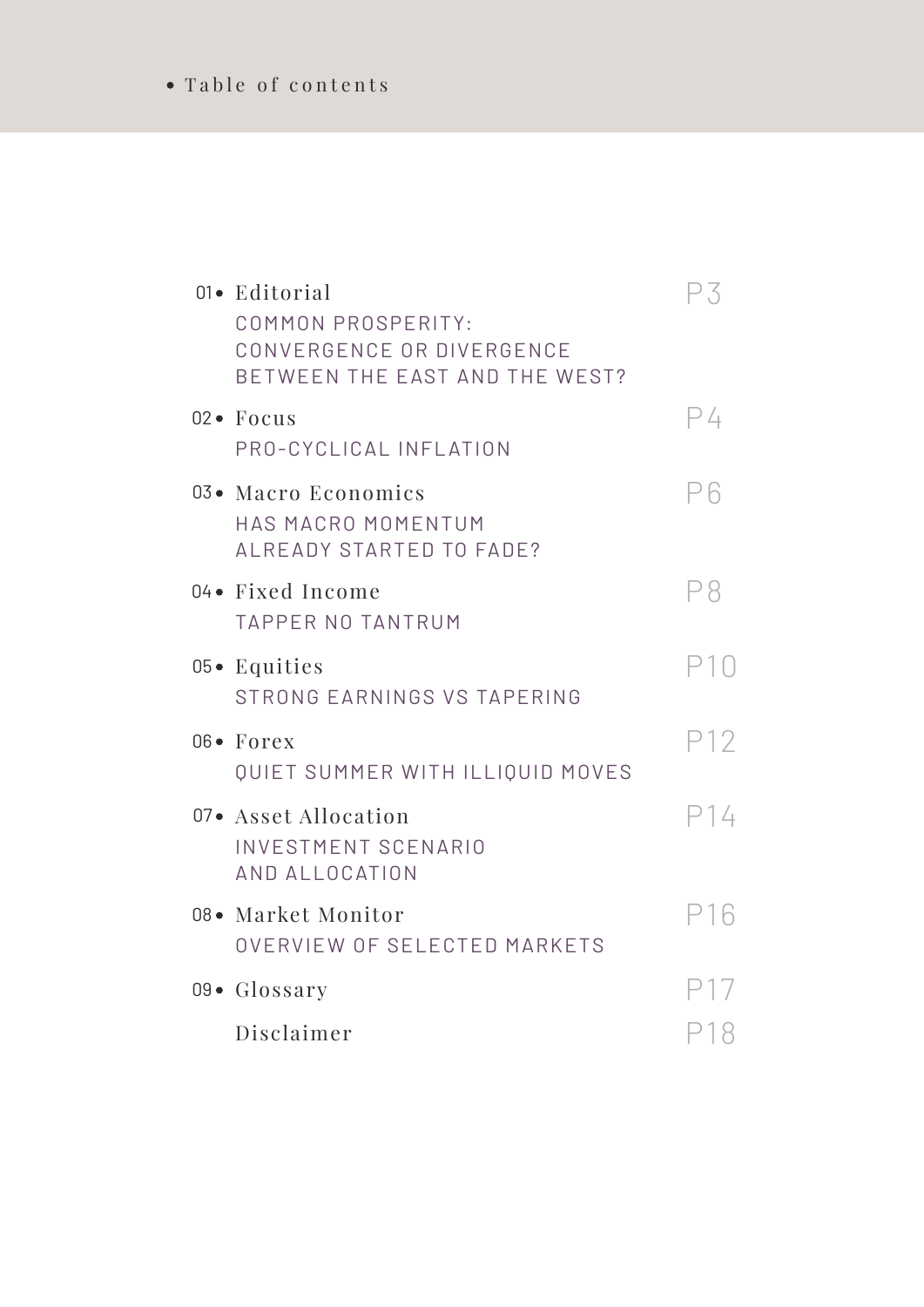## $01 \cdot$  Editorial

## COMMON PROSPERITY: CONVERGENCE OR DIVERGENCE BETWEEN THE EAST AND THE WEST?



**VINCENT** MANUEL Chief Investment Officer, Indosuez Wealth Management

#### Dear Reader,

This decade is decidedly unlike any in the past. In just a year, Western countries have gone from a triple consensus of liberalism/globalisation/ budgetary discipline to a more controlled view of capitalism and greater protection of their borders, while launching fiscal stimulus programmes unprecedented in size. This recalls the welfare state of the Roosevelt years or postwar years in Europe, when the role of the State increased substantially, and the economic goal of governments was not limited to growth rates but was to increase the well-being of the population. The question that arises now for companies is whether tax hikes and the acceptability of a higher dose of wage inflation will not end up impacting the record margins recorded in Q2, which have driven stock markets to new highs.

On the other side of the world, change of scene in China as well. After close to three decades of somewhat unbridled development of capitalism initiated by the first reforms of Deng Xiaoping and continued by Jiang Zemin and then Hu Jintao, the China of Xi Jinping appears to be implementing a different calibration between the State and the market. The regulatory tightening seen this summer in a growing list of sectors is in line with the search for "common prosperity", a concept advocated on many occasions by Xi Jinping's predecessors, and recently reiterated at the party's 100<sup>th</sup> anniversary.

This is not just a slogan: the idea this time is to recreate the conditions for greater sharing and participation of the population in growth - following a sharp rise in inequalities - and to favour the demographics of an already ageing country, where the costs involved in having children (housing, education) have become exorbitant.

What resembles economic dirigisme, with spectacular decisions that have virtually reduced the market value of entire market sectors to nothing, such as education, is not a step backwards. This is not the end of Chinese capitalism, but a new phase marked by a stronger State presence and the search for a balance between the market and society, a condition for the social stability of the country, and vital to the party. Furthermore, it involves limiting the power of the large technology groups and their use of data. Three lessons can be learned: firstly, in China announcements are followed by actions, and more rapidly than anticipated; second, policymakers appear immune to the lobbying of the sectors concerned; third, the list of the sectors concerned could become longer.

After 18 months during which investors focused on the pandemic and then the monetary and fiscal recovery plans, it might be time to shift attention to the question of the political framework and changes underway, which could see three versions of capitalism and policy-mix emerge: a neo-Rooseveltian model in Washington (the State as reformer and builder), a neo-Beveridgian model in Europe (the State as insurer and redistributor) and State-directed prosperity in China. This becomes all the more necessary as the geopolitical events of the summer have accelerated the already well-anchored trends: the fallback of the US, the impossible interventionism of Europe, the rampup of China's regions.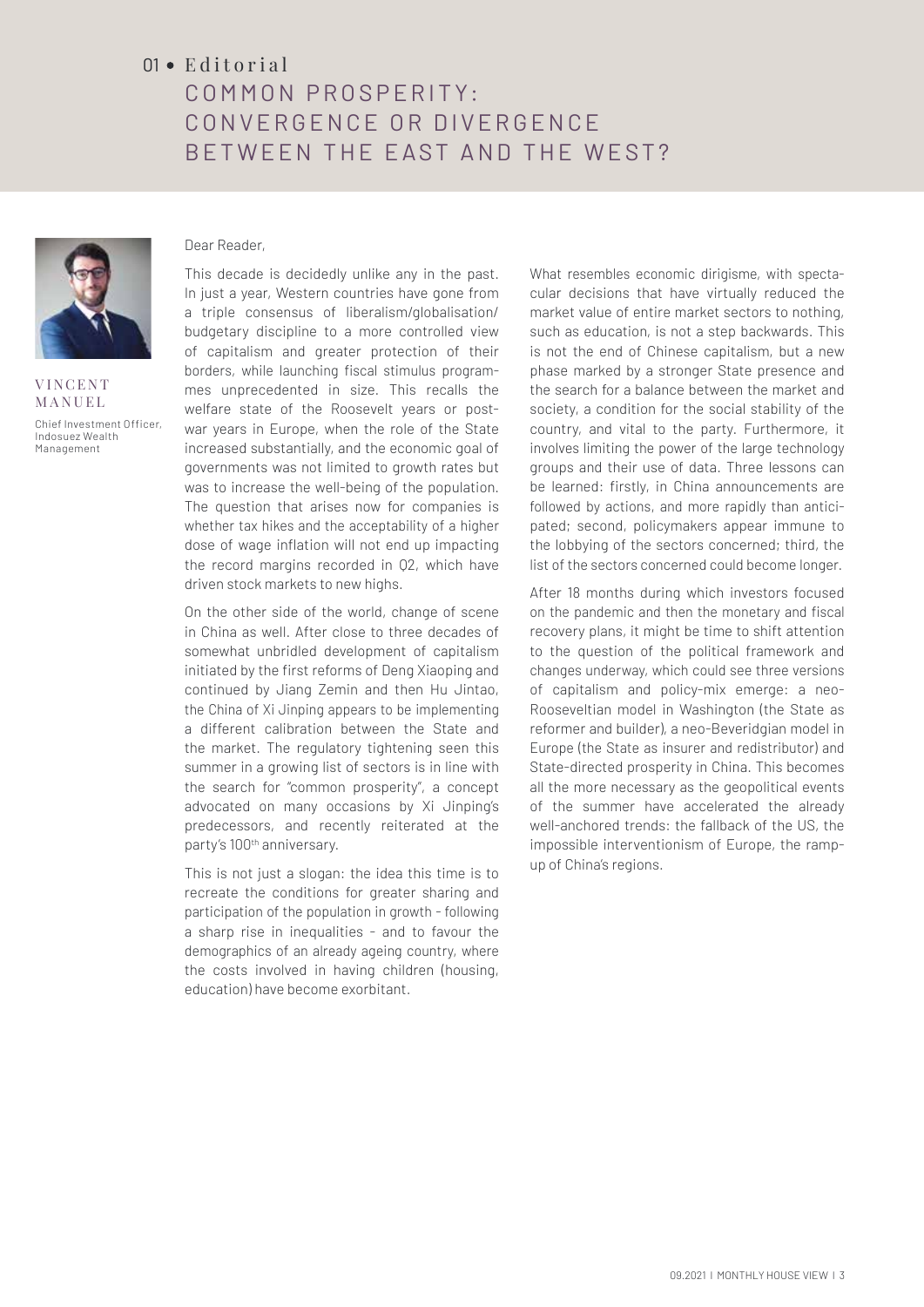In recent months, rising prices in the US have been a hot topic in the markets with inflation reaching record levels. The Fed's view on transitory inflation - explained by base effects and supply bottlenecks due to reopening economies implying a strong recovery - has been endorsed by the markets and reflected by stabilising inflation expectation while inflation numbers seem to have peaked in recent publications. Nevertheless, we can wonder if in the medium term, possible rising expectations and faster wage growth could trigger sustained inflation.

In June, leisure and hospitality business added a seasonally-adjusted 394'000 jobs, but many of these companies, which rely mainly on low-paid workers, struggled to hire new workers and meet the increasing demand implied by the strong recovery of the US economy. In response to this, companies such as Chipotle or McDonald's decided to increase wages in order to attract new workers. For Chipotle, this decision has paid off as hiring accelerated, but the company also decided to pass on higher labour costs on prices with a 3.5% to 4% increase on the menu. While some may consider current inflation as transitory, wage inflation is anything but transitory, as companies do not cut wages as they could cut prices: wages are stickier.

### WAGE INFLATION: A 2022 STORY?

Wage growth is a critical point when it comes to the emergence of an inflation cycle where prices increase, followed by a rise in price expectations among workers who then ask for higher wages. To deal with higher labour costs (and thus lower margins) companies have two options: hike prices margine, companies have the options. This p

Consequently, productivity plays a role in how firms are able to increase labour unit costs without raising prices and then leading to more inflation. In addition, when a company undertakes to increase salaries, it may force competing companies to do the same in order to remain attractive to job seekers.

While inflation significantly exceeded the Fed's target since April, the unemployment rate (5.4% in July) still has room to go before reaching the prepandemic level of 3.5%. Coming months should build the path for a strong labour market with high participation and low unemployment as the Fed forecasts the unemployment rate to be 3.8% in December 2022 and 3.5% in December 2023. During the 20<sup>th</sup> century, the US Congressional Budget Office estimated the non-accelerating rate of unemployment between 4% and 5%. As shown in Chart 1, in recent cycles, phases of wage increases occurred when the unemployment rate was under 5%.

Therefore, assuming that it might fall under 5% in 2022, a tighter labour market would imply more upward pressure on wages in the medium term, but this is probably not yet the case in 2021.

### CHART 1: PERIODS OF WAGE INFLATION USUALLY OCCUR WHEN THE UNEMPLOYMENT RATE FALLS UNDER 5%



Workers real

1.7% on a YoY basis

income decreased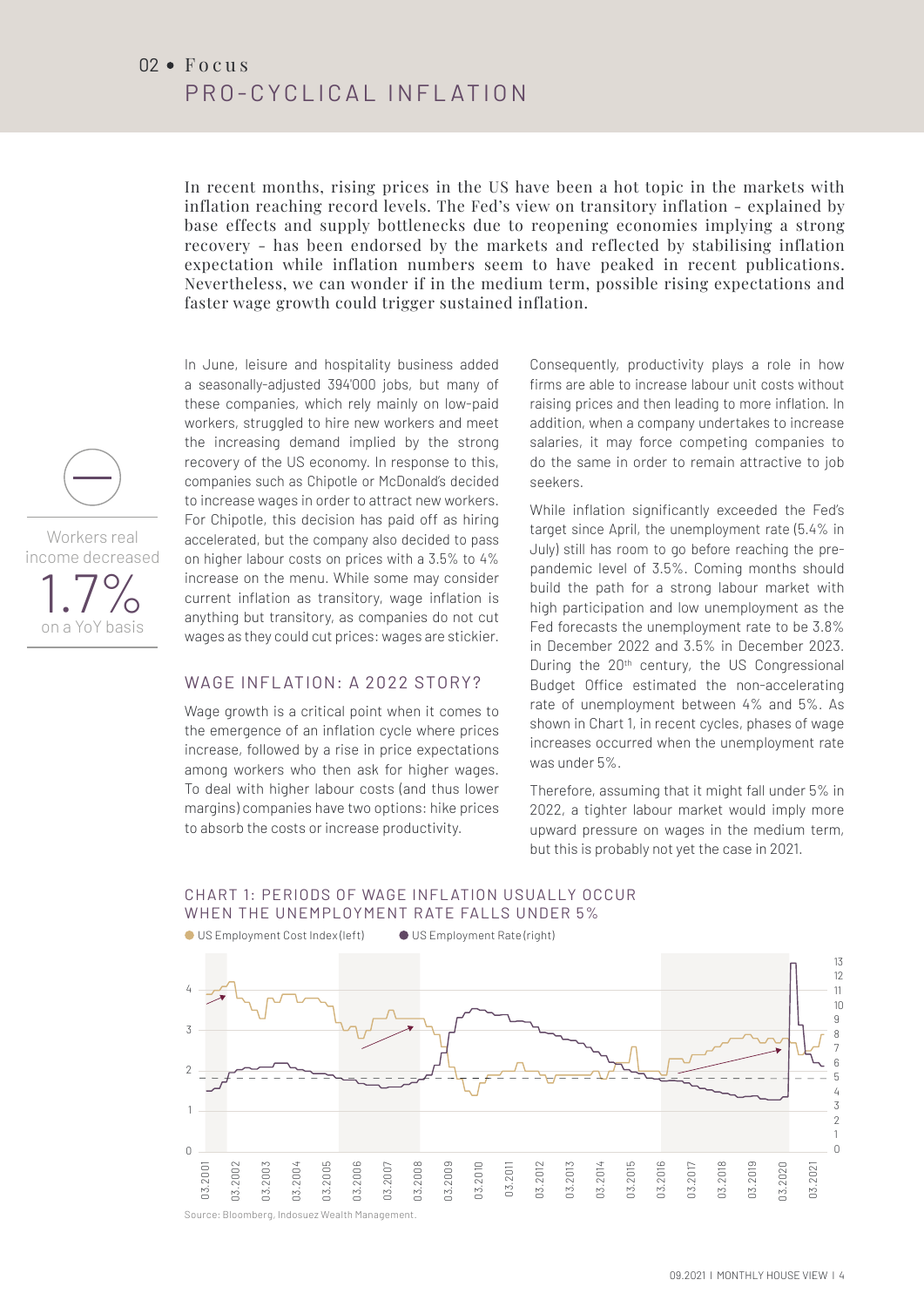

Low-paid workers reservation wage is now  $\cap$   $\cap$ 

higher than before the pandemic

In addition, average hourly earnings grew 3.6% Year-on-Year but adjusting by inflation leads to a 1.7% loss in purchasing power for US consumers over the past year. At the same time, while workers real income plummeted, US companies registered strong profits buoyed by solid economic growth. In a report published in August, TS Lombard explains that we could expect a strong wage demand in 2022 to reclaim lost real income and benefit from the profits made by their employers, as they estimate wages usually follow companies' earnings, with a year-long lag. In a context of stronger labour market in the year to come meaning more bargaining power for workers, the probability to see part of these wage demands being met would increase, which could give the way to an inflation process depending on companies' ability to raise productivity.

#### THE ROLE OF INFLATION EXPECTATIONS

Another key point when talking about an inflationary process is consumer inflation expectations. If inflation is expected in the future, one must borrow against future income to purchase today what will be more expensive tomorrow. This implies confidence in future increase in wages. Thus, we can observe that consumers' wages expectations recently started to rebound - even if they remain under pre-pandemic levels – as the inflation expectations published by the University of Michigan remained at high levels, pointing to 4.2% in June. When it comes to market inflation expectations incorporated in fixed income markets, inflation breakevens (5-year) have stabilised since March at around 2,5%.

Post-vaccination economics should provide a more normal environment and release some of the pressure on wages, giving more time to the Fed.

Goldman Sachs estimated that, the national expiration of federal unemployment insurance benefits would substantially increase the labour supply and reduce low-paid workers bargaining power.

Additionally, the return to full employment should imply wage growth to gradually reaccele-rating to 3.5-4%, a rate which would still be consistent with the Fed's inflation target of 2% based on average productivity gains between 1.5% and 2%. This forecast goes against the idea that a wage/ price spiral would be already in place and coming to force in 2022.

#### PROFIT MARGINS AT RISK

Across the Atlantic, companies' profit margins were at a record level of 11.1% in Q2, and the unprecedented corporate earnings growth sent the S&P 500 to record highs during 2021. Nevertheless, Bank of America declares that discussion of inflation in Q2 earnings calls hits record levels with inflation and labour inflation mentions rising to respectively 900% and 117% on a Year-on-Year basis. This reflects potentially increasing wage pressure coming ahead, especially with in consumer discretionary and industrial sectors, two of the most labour-intensive sectors in the index.

From an investor point of view, should the inflation be more persistent than currently priced by the markets, an inflation driven by wages would mean higher spending which usually corresponds to contexts of strong economic growth. Assuming that the price-wage feedback loop remains in control, avoiding a situation of unwanted high inflation implying any intervention of the central banks, this scenario could be a test for highly valued equity markets while being negative for nominal assets. Increasing wages would create margin pressures on companies, pushing investors to favour stocks from companies benefiting from a high pricing power allowing to pass on higher labour costs on wages. In any case, the upcoming labour market and inflation numbers will be worth watching to determine if wage push inflation will be a 2022 story.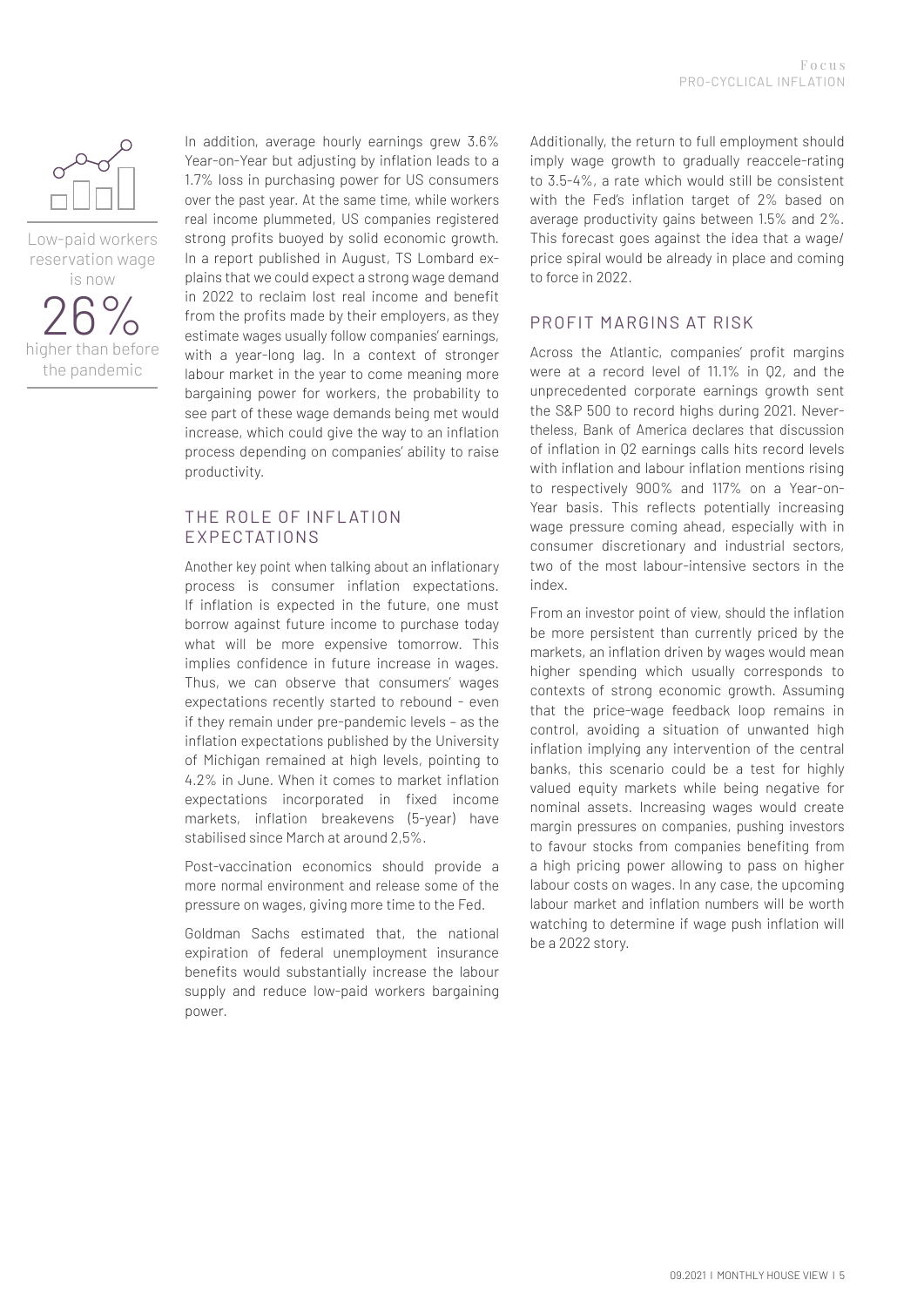## $03$   $\bullet$  M a c r o e c o n o m i c s HAS MACRO MOMENTUM AI READY STARTED TO FADE?

While most of the base effects are expected to be less beneficial as the time goes, macroeconomic momentum weakened in the US although the positive dynamic of the labour market raises questions about the timing of tapering. Steering East, the latest macro data in China disappointed market expectations and investors are now waiting for a move from the central bank, while in Europe, activity still remain at high level this month though decelerating as well.



The US economy added 943'00

jobs in July

#### UNITED STATES: PEAK OF ACCELERATION SEEMS NOW BEHIND US

Over the summer and in a context of COVID-19 resurgence, macroeconomic publications in the US have globally disappointed as observed in the Citi Economic Surprise Index - it entered a negative territory in recent weeks after a continuous decline (Chart 2). Especially, the miss in last retail sales data (-1.1% on a monthly basis versus -0.3% expected), the slump in Michigan Consumer Sentiment (from 81.2 to 70.2 in August) as well as transportation challenges and bottlenecks lead some analysts to revise down their GDP growth forecasts for the US economy. However, since part of this weakness is related to the delta variant, we 2 could anticipate that consumer spending could continue to ascend, helped by the recovery of 1 the job market, while the US fiscal policy should support growth. These items will be closely looked 0 in the coming months.<br>  $\ddot{\phantom{0}}$ 

Over the summer, the US labour market showed stronger signs of recovery: the US economy added 943'000 jobs in July, the largest increase in seven months, while May and June's numbers were also revised upward, resulting in a decline of the unemployment rate from 5.9% to 5.4% (although still two points higher than pre-pandemic level). Thus,<br>if the inflation hald standy in July at  $5/%$  and two points nigher than pre-pandemic level). Thus,<br>if the inflation held steady in July at 5.4% and markets appear to have bought into the transitory inflation story described by the Fed, the better dynamic from the labour markets has fuelled the debate over the tapering process. The latter is expected to take place by the end of the year and has helped to strengthen the dollar recently.  $\overline{1}$ 

Late August, The House successfully passed the USD 3.5 trillion budget (including measures on education, healthcare, and climate change) that the Senate voted in early August. What remains to be defined is the financing of the plan which is supposed to be funded notably by higher corporate and income taxes, a topic that could divide Democrats and raise opposition from Republicans.



#### CHART 2: MACROECONOMIC MOMENTUM RECENTLY WEAKENED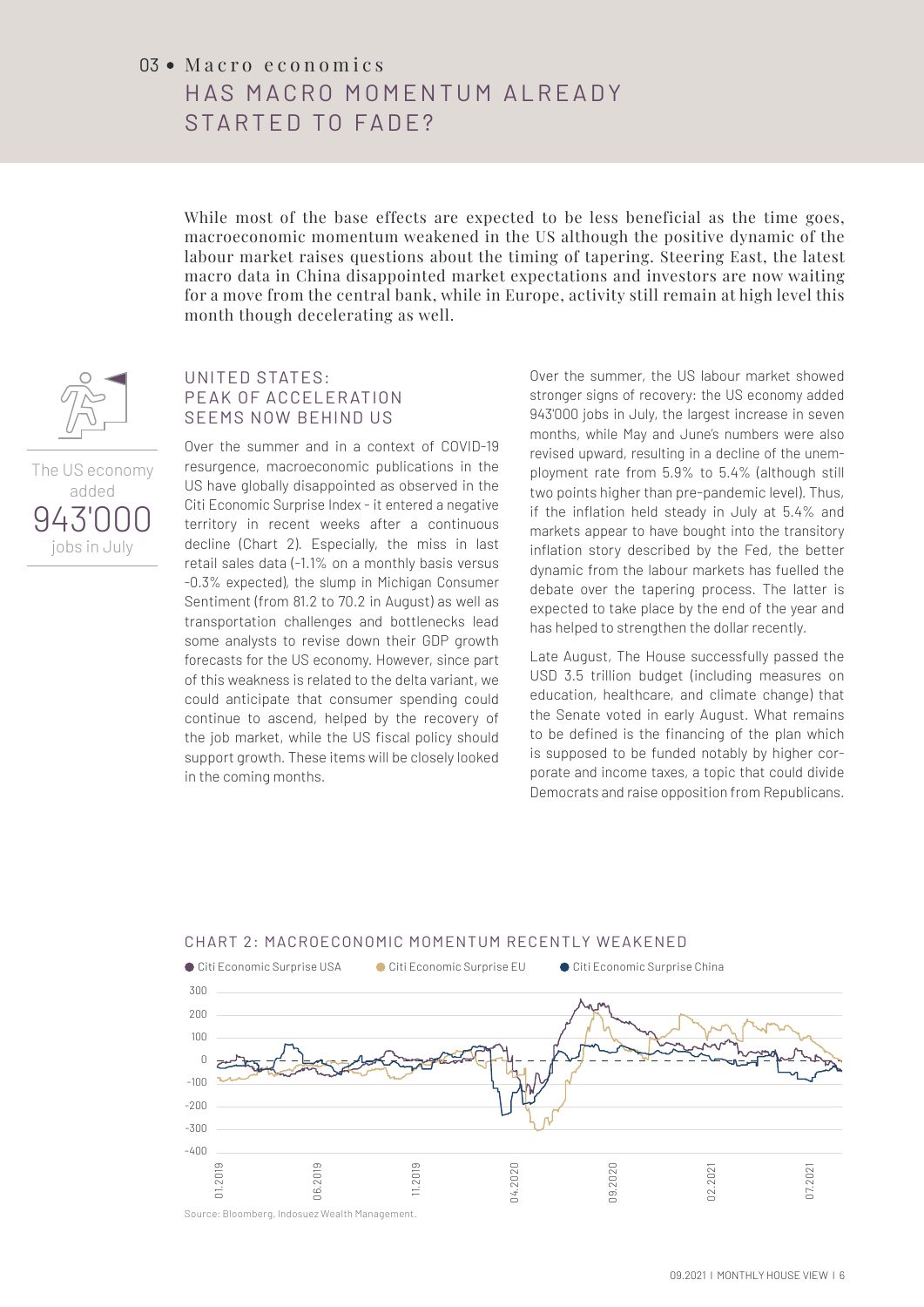

Besides, the Senate also successfully passed the USD 1 trillion infrastructure bill, including USD 550 billion in new spending on the nation's physical infrastructure, passing the baton to the House of Representatives for approval, which is supposed to examine the bill before the end of September.

#### CHIN A: REGULATORS TIGHTEN THE SCREW

Against the backdrop of the 100<sup>th</sup> anniversary of the Chinese Communist Party, Chinese authorities continue to issue a deluge of new regulations on several sectors ranging from domestic private education sector to gaming. Beijing also issued new regulations for big tech companies citing their concerns over data privacy and national security while more recently, President Xi Jinping called for "common prosperity". This is a way to emphasise how the country will focus on reducing excessive inequality and inadequate allocation of resources to give back more to society, notably with an effort to support the middle class standard of living and fertility rate, as demography is a key concern for the government. Lately, the authorities tightened the limitations on online gaming for minors to three hours per week.

If this news brought volatility to the markets, investors were also concerned by the weakening macro momentum; though a bottom might have been found in late July as seen in the China Citi Economic Surprise Index above. In addition to bad weather conditions, the restrictions taken to contain a new wave of COVID-19 reinforced bottlenecks in some industries that did not need it.

As such, retail sales as well as industrial production have largely disappointed in July, and August non-manufacturing PMI fell sharply to 47.5. In this context, investors are now expecting a further cut in the reserve requirement rate to support specifically the SMEs that have been hugely affected over the previous months.

#### EUR OP E: ECONOMIC ACTIVITY STABILISING AT HIGH LEVELS

In Europe, while the PMIs edged down (Euro Area Composite at 59.5 in August vs. 60.2), they remain at very high levels; but here also last macroeconomic figures no longer positively surprise the expectations from the markets. We could finally note the deceleration of the manufacturing PMI in Germany, notably linked to the sanitary situation, floods, and its greater exposure to China; this was also reflected in the ZEW Indicator of Economic Sentiment, which fell 23 points in August, its lowest level since November 2020.

Among the other macroeconomic news, the European Union (EU) made the first pay-outs to member states Tuesday from its 750-billion-euro post-Coronavirus recovery plan with the main beneficiaries, namely Italy and Spain, receiving respectively EUR 25 billion and EUR 9 billion.

In short, the global macro-economic context remains supportive, but reflects decoupling between mature and emerging economies with weakening momentum over the summer.



Chinese authorities continue to issue A DELUGE OF NEW REGULATIONS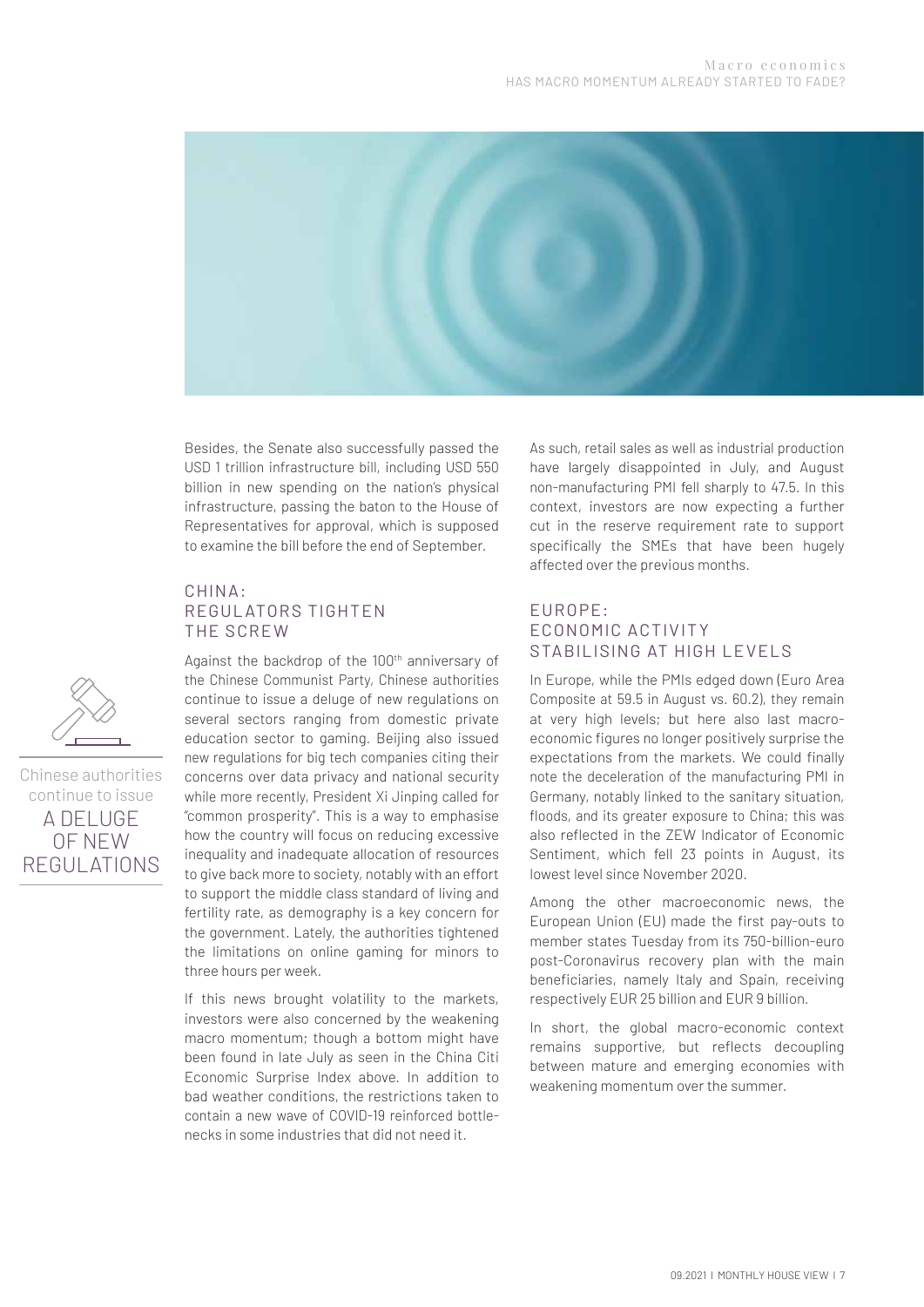## 04 · Fixed Income TAPPER NO TANTRUM



The year-end will once again prove interesting as the Central Banks monetary policies will try to trim their monetary impulse at a moment when economies probably passed their acceleration in the recovery path.

#### CENTRAL BANKS

The yield curves in developed markets once again fooled most of the investors as yields in the US 10 years traded as low as 1.16% during the summer. Many market participants had the opposite view, expecting turbulences ahead of the Jackson Hole Symposium held by the US Federal Reserve in late August. Indeed, economic publications travelled on the downside both in US and in Europe, while consumer data disappointed in China.

Long-term rates integrated the information, and dismissed at the same time the high prints in inflation: the "temporary" rhetoric holds the pattern, and the inflation swap curves stick to a short duration phenomena, as well, with a sharp drop in inflation forecast within the next 18 months or so. We consider the outperformance of the inflation linkers behind us in the short term, and thus reduce the house's conviction on this asset class. In China, the People's Bank of China (PBoC) eased its monetary conditions in July, which helped drive long-term yields lower.

M. Powell pre-announced its will to lower the pace of asset purchases as we go into year-end, which was widely anticipated by markets, but without providing a calendar. To avoid any 2013 like markets turbulences, this announcement is accompanied with dovish communication, while reasserting the temporary nature of inflation. Looking at flows in 2022, the lower fiscal deficit leads to lower financing needs, hence lower issuances by the Treasury in markets. All in all, the expected bond purchase reduction program should not affect market balances significantly.

The commodity-related economies sent interesting signals to broad markets: Canada, Brazil, and Mexico increased their key interest rates on inflation considerations, while the awaited 25 bps hike by the Bank of New Zealand was delayed as the country entered into lock-down by the end of August. The Central Bank Governor stated this hike is still live for the October meeting.

Lower long term yields driven by SOFTER MACRO-ECONOMIC DATA & STABILISING INFLATION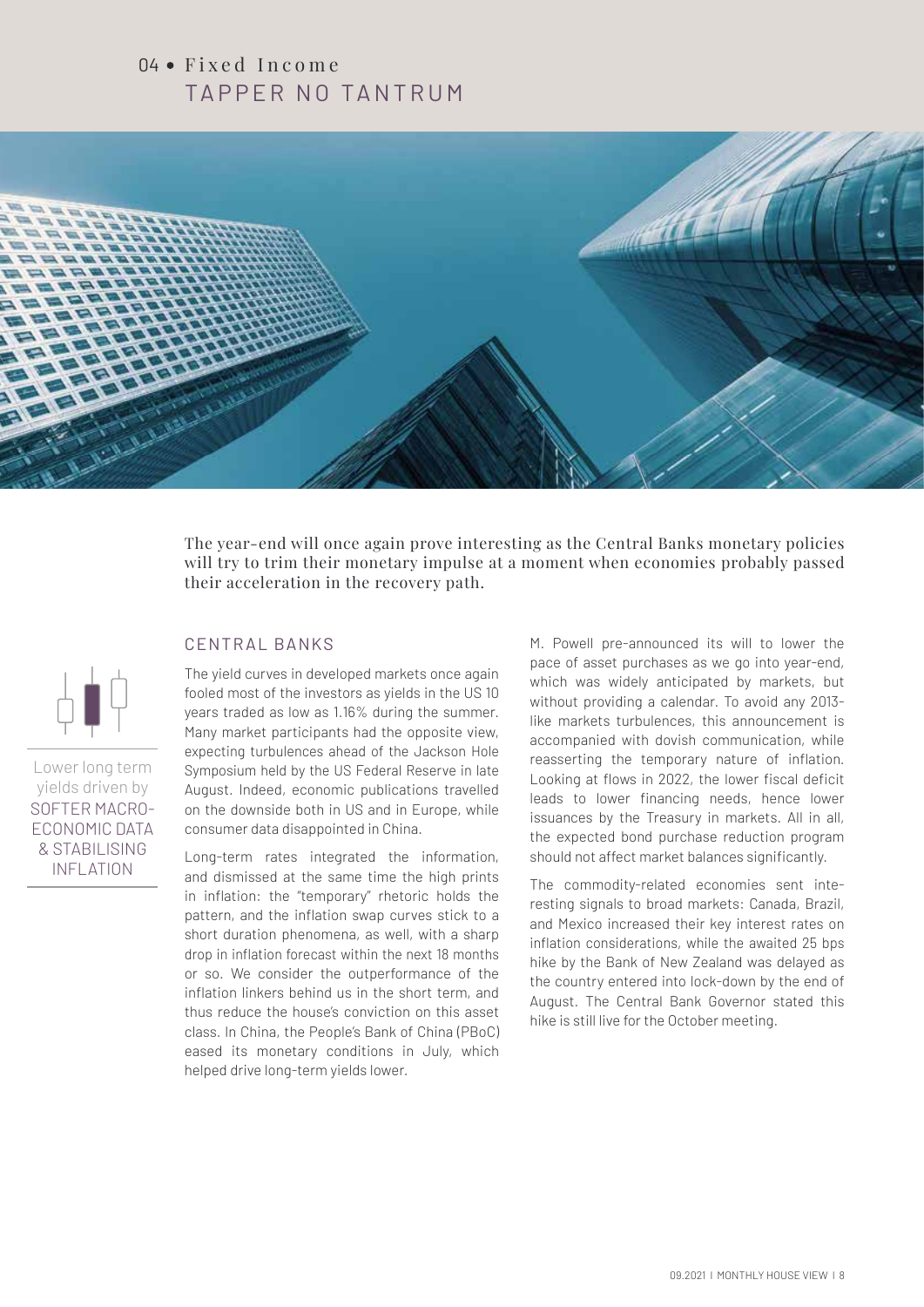

#### CREDIT



CREDIT<br>The credit markets were very quiet during summer on both sides of the Atlantic, in the investment grade and high yield area. Companies published good results during summer, with top revenues ahead of forecasts, strong EBITDAs and decreasing leverage across the board. All these indicators strengthen the balance sheets and drive bond spreads to tighten. The banking industry published lower provisions for non-performing loans, which comforts us with our investments in this area. 300

Looking forward to September, we do not expect an increase in volatility to derail the good perfor-100 mances year-to-date on developed markets. The mansee year to date on accepped manneter the carry still rewards investors with a good Sharpe ratio in developed markets fixed income.

The volatility on the credit area came out from The volatility on the credit area came out from<br>China (Chart 3), with increased difficulties in the Chinese property market. The Evergrande stressed cash position weighted on the US-denominated bonds prices.

Nevertheless, the repricing in this area since late May makes valuation more attractive, and opportunities arise for selective investors.

While we take into consideration the increase in fundamentals in all credit segments but China, the management team downgrades its short term investment view on credit markets as primary markets are expected to be very active in September. We hold a constructive view for the medium to long term.



#### CHART 3: SELL-OFF PREDOMINANTLY IN CHINA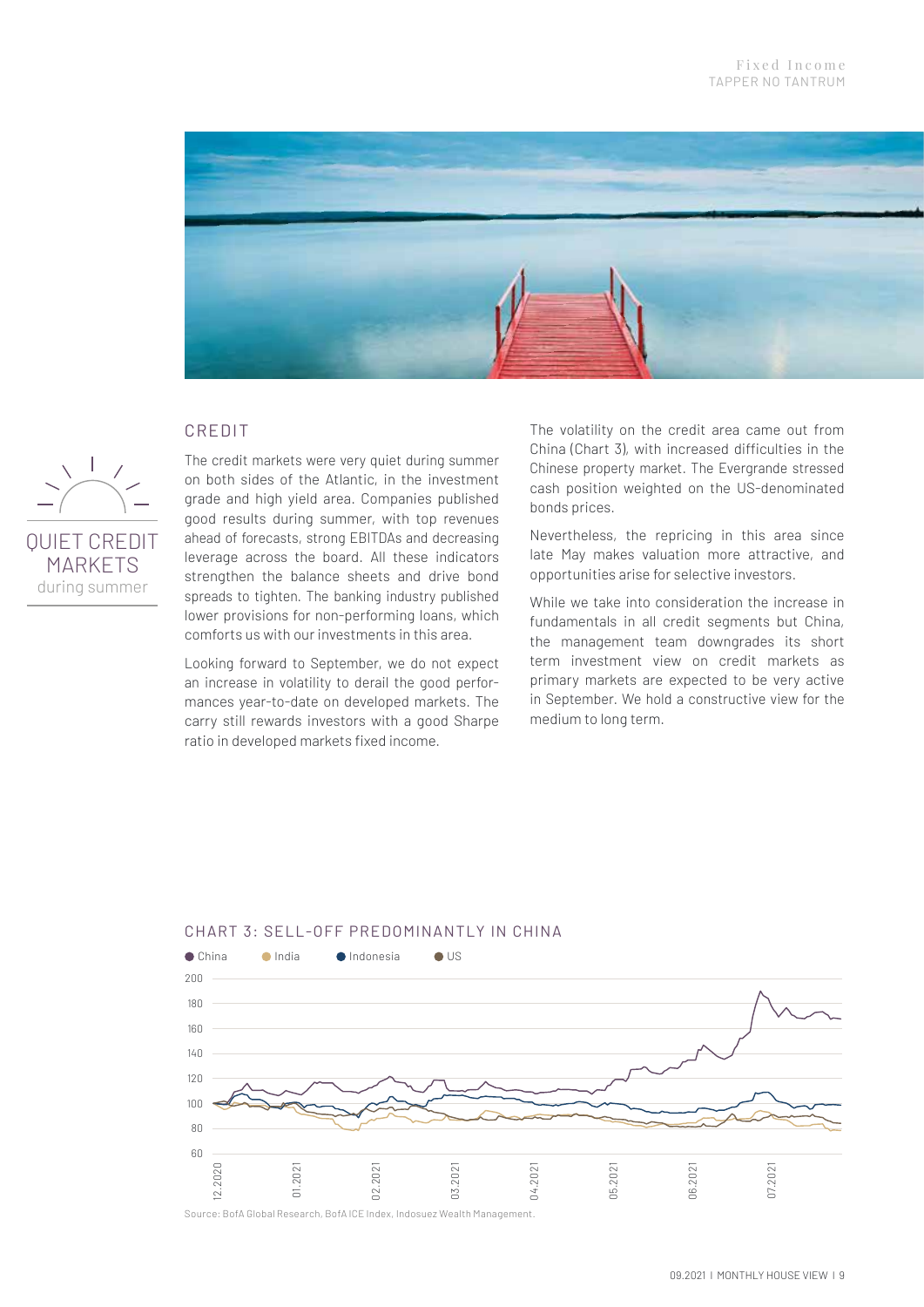Q2 Earnings season has been strongly delivering, much better than most expected. We still consider earning growth and revisions as the core pillar of our bullish scenario.

We keep a constructive view on equity markets in developed markets but see two main risks to monitor in the short term, one of them is the evolution of the pandemic. Investors are now more likely to a risk-on mode despite the COVID-19 presence as long as vaccinations are helping to hold down death rates and governments are mostly determined to pursue strategies to limit lockdowns.

The second risk is on tapering. The previous tapering we experienced in 2009 and 2013 did not have a direct negative impact on markets, which have continued their uptrend nevertheless, it remains a first step towards a less accommodating monetary policy.

Linking these risks together, a more gradual transition from the pandemic also means a much more gradual shift in policy. The pandemic's resurgence may actually favour a slower end to stimulus.

In the medium run, earnings growth remains the key driver of equity performance, and the future path of markets will depend on the profit cycle's shape: will companies continue to post record earnings growth and margins, or should the percentage of positive surprises and profit revisions normalise at some point.

#### UNITED STATES

In the United States, investors have been seduced by the earnings season for the second quarter. 87% of the companies in the S&P 500 reported actual revenues above the mean revenue estimate. In fact, the second quarter will mark the highest percentage of S&P 500 companies reporting revenues above estimates for a quarter since 2008. At the sector level, Healthcare, Communication Services, and Information Technology sectors have been the best performers with more than 95% of companies reporting revenue above estimates.

The other source of satisfaction came from the margin. The blended net profit margin for the S&P 500 for Q2 2021 is 13.0% , the highest net profit margin reported by the index since 2008 and far above the 5-year average of 10.6%.

The rise in profits and the absence of pressure on long rates make the valuation more attractive. The US remains the best place to play the technology theme and offers a good alternative to the Chinese BAT (Baidu, Alibaba, Tencent), and many global investors have probably switched their positions this summer. Fiscal stimulus and successful vaccine roll-out should continue to boost economic and EPS performance. 2022 is expected to be a more normal year of earnings growth (8% EPS growth expected in the US at this stage).

#### EUROPE

European EPS Growth expectations for 2021 have been systematically revised on the upside since the beginning of 2021 going from 31% at the end of 2020 to 51% now (MSCI Europe). This strong upward revision in earnings has been one of the main supports for the European equity market.

Cyclicals including banks, autos, and energy have driven most of these positive earnings revisions despite the spread of the Delta Variant and globally companies were positive on demand, margins and pricing.

The main challenge is to maintain profit margins at these high levels, and so far, there are encouraging trends on that front. Some companies are using price increases and productivity gains particularly in the reduction of office space and in IT (especially in software and the cloud) to offset rising material costs.



RECORD EARNINGS GROWTH IN Q2 driving positive revision of FY 2021 earnings expectations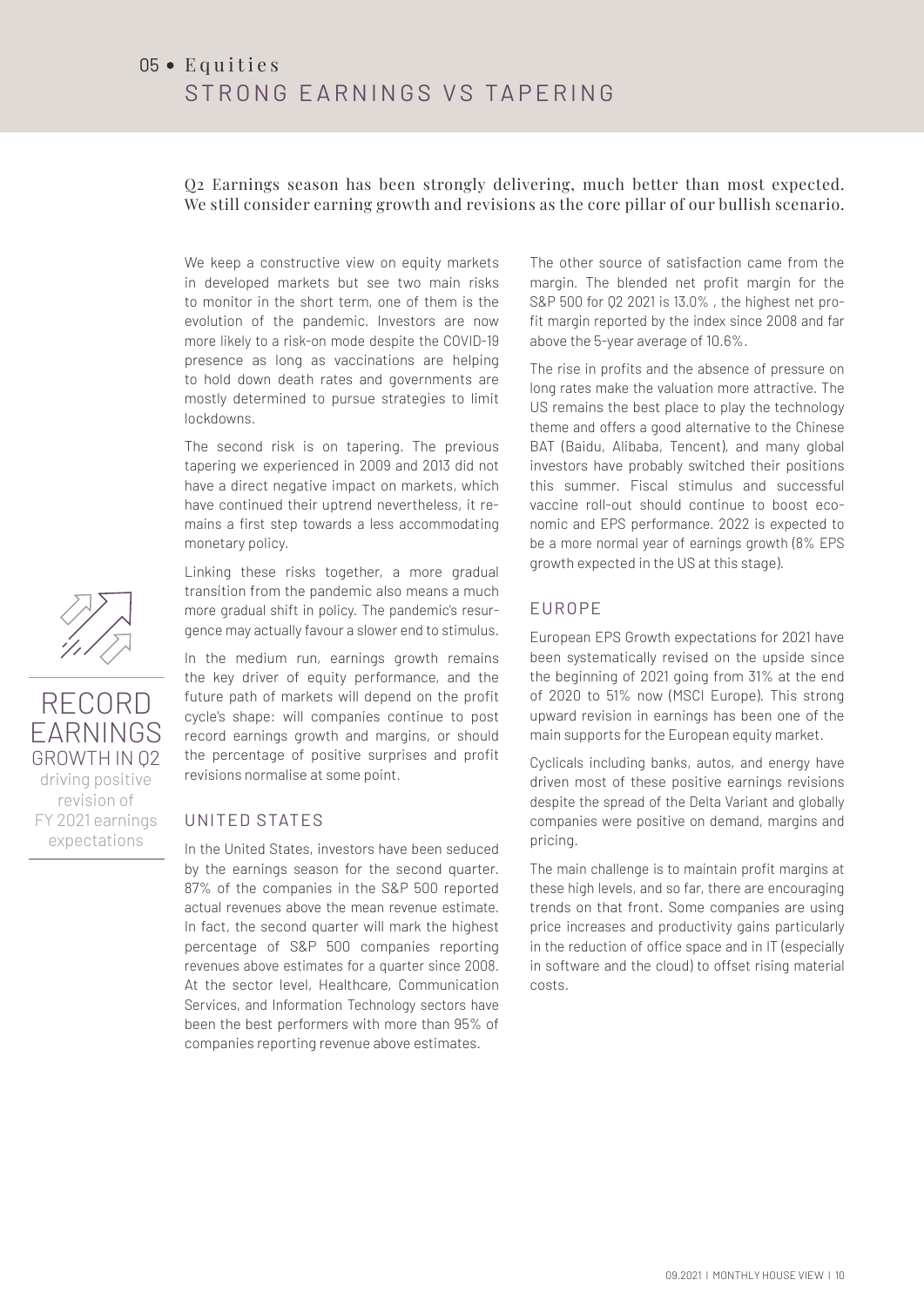The MSCI Europe operating margin has rebounded from pandemic lows to over 11% on a quarterly basis (Chart 4), the highest since 2011. Many unknowns from COVID-19 and inflation remain, but profit fundamentals remain supportive. fr<br>ba<br>kr<br>Th<br>Th

These very supportive earnings revisions allowed some P/E multiple contractions even if stocks recorded a very strong rally.

## **EMERGING MARKETS**

The recent wave of regulatory pressure by authorities on some Chinese sectors added more fuel to the fire and made for a volatile equity market environment in Asia which was already impacted by the worrying trends in COVID-19 infection cases in Asia (mainly Southeast Asia, India and now parts of China as well) and stop-and-go jitters on rising US interest rates and inflation. 40

Also, some kind of lingering trade war between the US and China is still at play (more Chinese companies added to the US sanction entity list lately) at this time, weighing on overall sentiment toward Chinese equities.

Within Asia equities, we are currently overweight South Korea and Singapore, neutral Taiwan, Indonesia and the Philippines and underweight India, Malaysia, and Thailand.

We believe that the market has not really priced in the severity of the ongoing COVID-19 wave in Southeast Asia and India yet. This could mean headwinds to these stock markets down the line, some of which appear already richly valued such as India for instance.

as mara for mistance.<br>The summer was also negative on equities in The summer was also negative on equities in Brazil, with a c. 10% correction since early June's peak. We remain cautious on the region's equity pean. We remain cautious on the regions equity<br>markets notably for international investors who<br>are also affected by EX risk are also affected by FX risk.

#### **SENTIMENT**

The S&P 500 achieves all-time highs in August. Usually when equity markets hit all-time highs, sentiment indicators are in euphoria. We are currently witnessing a paradoxical situation in which the markets are making new highs with low realized volatility while the VIX, the Put Call and the Bull Bear remain in neutral zone.

This situation is favourable to the continuation of the uptrend because it implies that a good number of investors have missed the bull market.

CHART 4: PROFITABILITY RECORD\*

12



Source: Bloomberg, Indosuez Wealth Management. Past performance does not guarantee future performance.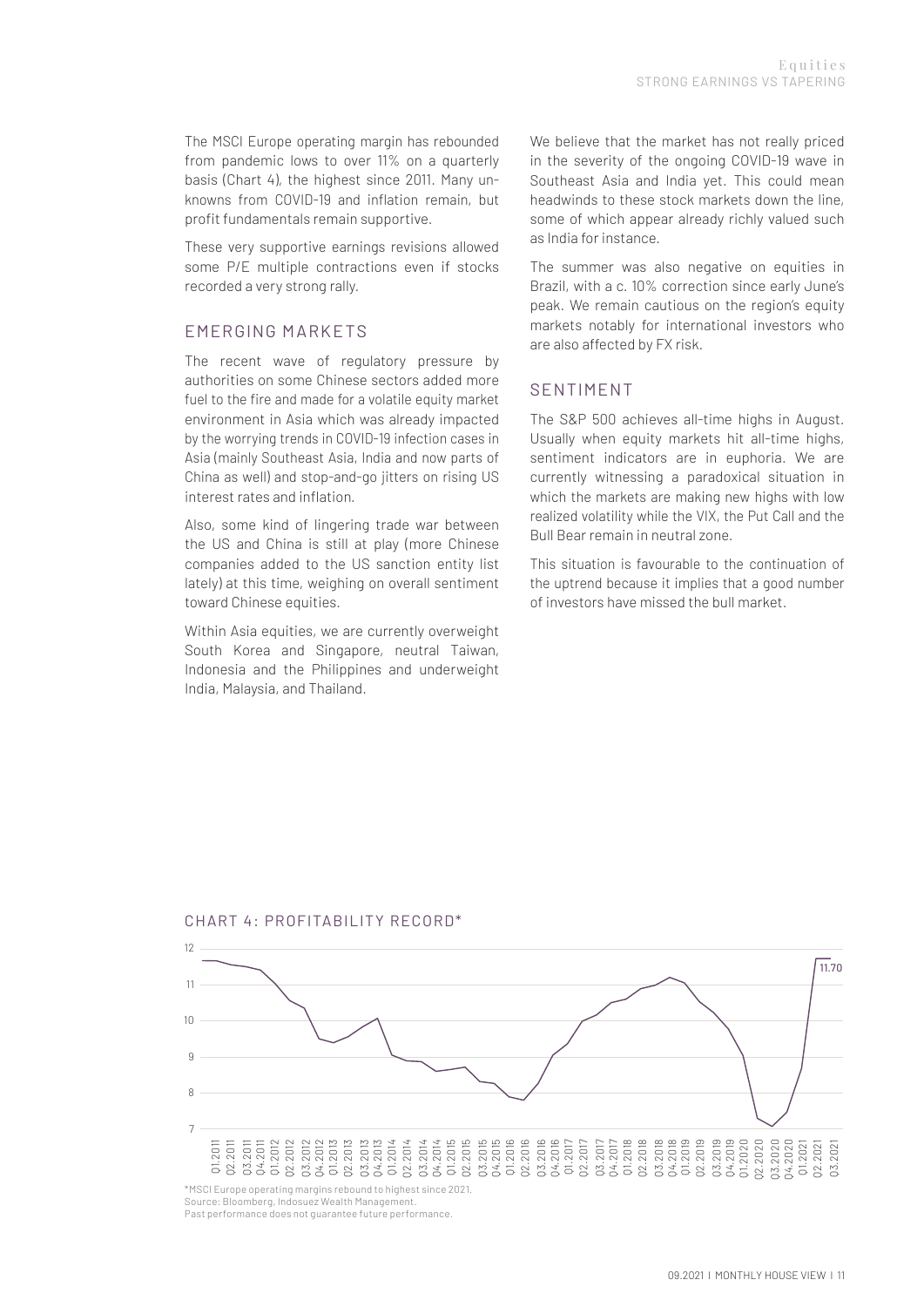## 06 • Forex QUIET SUMMER WITH ILLIQUID MOVES



August has been characterised by a lot of talk but little news, most of the action in Forex & Precious Metals markets has arisen out of illiquid stop-loss driven trading most evident in Gold, whilst the main macro narratives remain unchanged since July – Delta Variant affecting macro momentum, inflation stabilisation, ECB providing forward guidance while Jerome Powell is buying some time before confirming a tapering 12 calendar. Meanwhile, the GBP is emerging as a resilient recovery play, whilst CNY has managed to maintain a stable position against the USD despite domestic challenges. 11



#### GOLD – SUMMER FLASH CRASHING

Early August saw an over USD 100/oz two-day crash in Gold (Chart 5), however this was merely 8 driven by some stronger-USD and stop-loss executions in very thin out-of-hours trading, the relatively fast recovery back to USD 1'800 tells us relatively fast recovery back to USD 1'800 tells us<br>interest remains strong. The episode however does pro-vide a useful reminder that Gold is not as liquid as currencies and can suffer large stop-loss driven swings such as this one.

It is therefore always better to invest in Gold on a very long-term horizon. In the current inflationary environment with debt monetisation rampant and zero interest rates, we think the case for holding Gold as a hedge remains compelling, especially when the price is still nearly 15% away from the when the price is sum hearly 15% away from the<br>all-time high set last year, and these flash crashes<br>merely represent opportunities for alert investors merely represent opportunities for alert investors.



#### CHART 5: GOLD PRICE IN AUGUST, USD/OZ

Past performance does not guarantee future performance.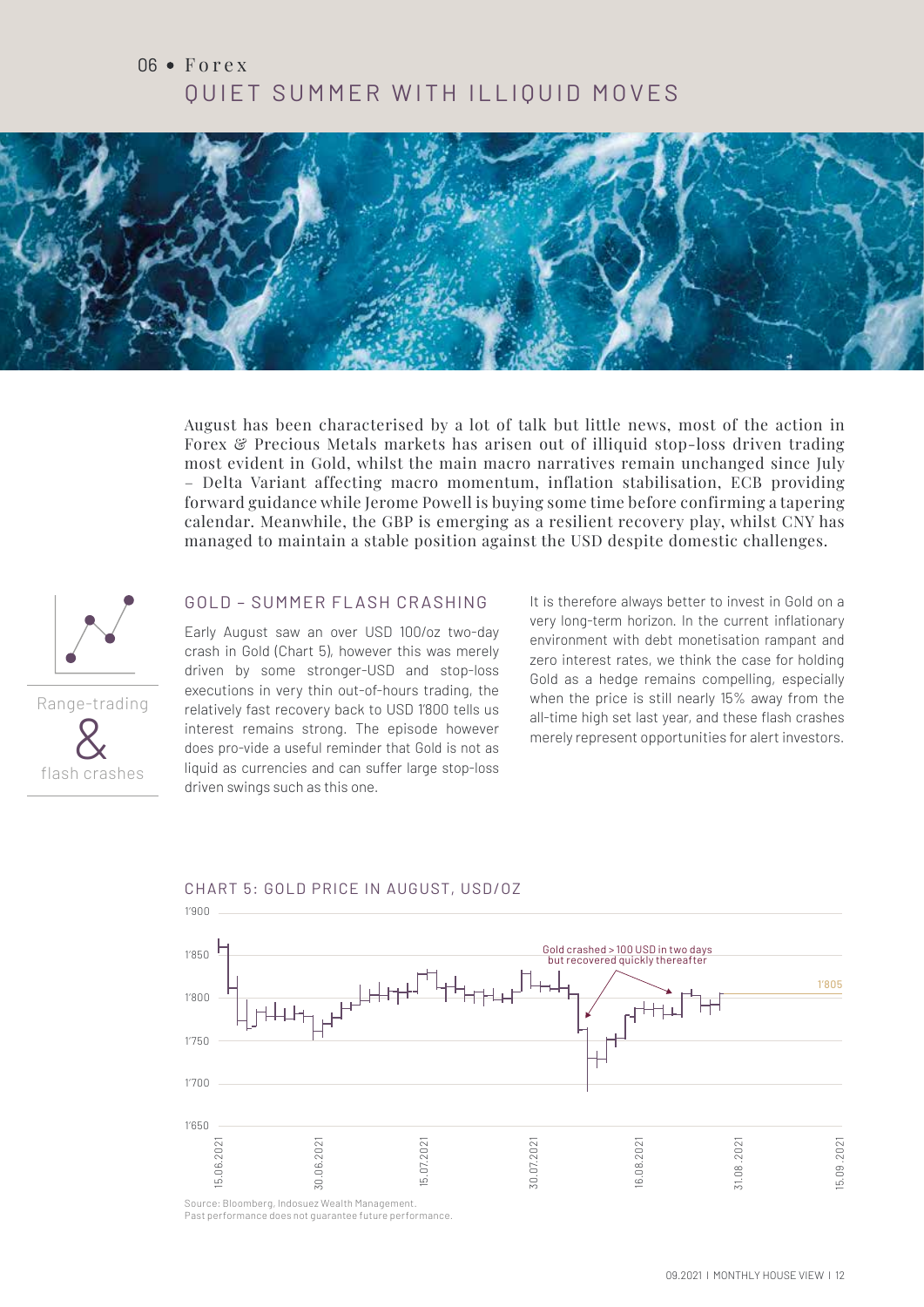#### GBP - RESILIENCE AMIDST COVID-19 CHAOS

GBP has emerged as one of the most resilient G10 currencies since the start of the USD rally at the beginning of August, and thanks to the gradual lifting of COVID-19 restrictions since Q1, the UK economy is recovering even if we also register a significant weakening of economic surprises since May (from +157 to -54 points).

Core inflation lowered to 1.8% in July vs. 2.2% in June, in line with the Bank of England's view of inflation as transitory, even if unemployment rate is now just 1 point above pre-COVID-19 levels and with many employers in the UK reporting difficulty in hiring labour. Even if the Bank of England (BoE) intends to maintain its current accommodative policy in place at least into year end, it could potentially start reducing asset purchases or hiking rates next year. Q4 will be important to watch as some pandemic support programs roll off, especially the furlough support which has prevented some labour market mobility, but otherwise USD investors looking for a recovery story in a liquid currency could find the GBP an interesting source of diversification.

#### EUR – FINDING SUPPORT AT L AST?

We began 2021 with very bullish predictions for EUR climbing up to 1.25, as the USD twin-deficits would weigh the greenback down whilst strategists were starting to gauge the timing of normalisation on both sides of the Atlantic. In reality the gap in vaccination policy was widening the gap of macro momentum in favour of the US, evidenced by US rate curve steepening, and this helped the USD outperforming in Q1.

#### USD - BID UP IN ANTICIPATION FOR TAPER TURN

While the acceleration of vaccinations in Europe helped the EUR in Q2, USD has regained its strength this summer and broke an important support around 1.17 against the Euro, in the expectation of a clarification on the Fed's tapering calendar while the ECB has communicated a revised symmetric inflation target, postponing normalisation of rates beyond the foreseeable future.

While strategists were left wondering whether the USD was on its way to breaking new highs, Jackson Hole soft stance on tapering and dovish view on inflation have reverted USD strengthening. Much ado about nothing in the end… Jerome Powell is de facto giving an appointment at the next FOMC meeting to investors wishing to revise their EUR/ USD positioning.

However, the consensual view of a tapering starting at year end remains unchanged, justified by improving employment data as well as a plateau of above-target inflation, and this anticipation could give birth to a last wave of USD strengthening against Euro before investors sell the news.

We think EUR/USD may be able to stay rangebound, making 2021 one of the years with the narrowest ever ranges.

We do not forecast a significant nor sustainable dollar recovery beyond year-end, given persistent negative real rates, limited gap in short term rates with the EUR, progressive normalisation of GDP growth in 2022, and ongoing twin deficit concerns.

#### CNY - INEVITABLE SLOWDOWN MET BY LOOSER POLICY ADDRESS

Following their COVID-19-peak growth spurt, China's economic data has slowed of late, exacerbated by severe flooding in many regions in addition to activity restrictions driven by the Zero-COVID-19 policy. As such, the People's Bank of China (PBoC) also keen to address and cap rising property prices may now need to counteract falling credit demand by considering a cut in their required reserve ratio yet again this year. This further maintains the attraction of their 10-year Government bonds offering relatively high real rates versus peers. Thus, on dips, the renminbi still appears an attractive alternative source of portfolio diversification and yield enhancement for foreign investors, as the Chinese currency is among the few currencies offering both positive real yields and moderate volatility.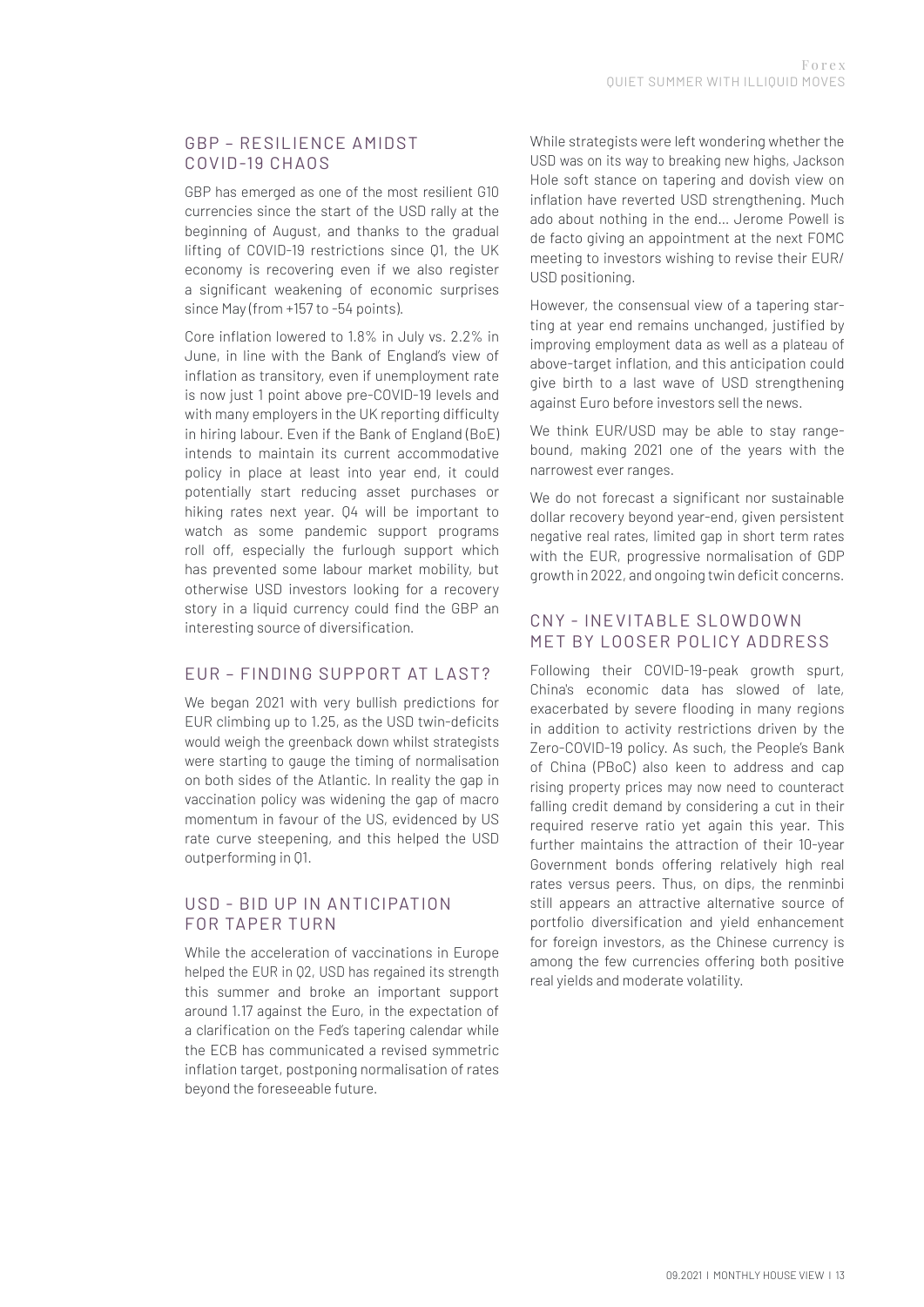## $07 \cdot$  Asset Allocation INVESTMENT SCENARIO AND ALLOCATION





## Weakening ECONOMIC

SURPRISES in most regions

#### INVESTMENT SCENARIO

#### MACRO TRENDS

Weakening economic surprises in most regions over the summer (US, China, Europe) but activity indicators stabilising at elevated levels in developed markets. This still contrasts with disappointing retail sales and weakening non-manufacturing PMI below 50 in August. China. Northern Asia expected to benefit from acceleration of vaccination campaigns in Q4.

#### INFLATION

Stabilising at elevated levels in the US, validating the idea of a plateau, with transitory inflation lasting more than Fed's expectations, but affected by post-pandemic bottlenecks and no wage/price spiral witnessed at this stage.

#### CENTRAL BANKS

Supportive monetary policy in most regions, with different directions ahead, between the Fed expected to reduce asset purchases by year end and the Chinese central bank expected to provide more support in the coming months. Revised inflation targeting and forward guidance of the ECB as well as moderate inflation in the Euro Area (except Germany) should provide significant visibility and anchoring of expectations in Europe.

#### FISCAL POLICY

Largely supportive, with an USD 3.5 trillion spending budget validated in the US, and rising fiscal deficits in most countries this year, without spill over of the funding pressure on government bonds due to very supportive policies.

#### PROFIT CYCLE AND CORPORATE FUNDAMENTALS

Record earnings growth and level of positive surprises in the Q2 earnings season in the US and Europe are the most supportive factors explaining the positive direction of equity markets this summer. Lower defaults in developed markets supporting tighter corporate spreads, while regulatory pressure, a softer macro and specific risks on the Chinese real estate market led to spread widening.

#### RISK ENVIRONMENT

Volatility remains limited but political uncertainty is on the rise with regulatory crackdown in China and uncertainties around the upcoming German elections.

#### GLOBAL

Overall, the environment remains favourable for investors, but with less support coming from the macro sphere and a question mark on the sustainability of recent profit growth, notably in light of potential pressure on margins in the future. Some vulnerability due to rising policy and regulatory uncertainties to monitor.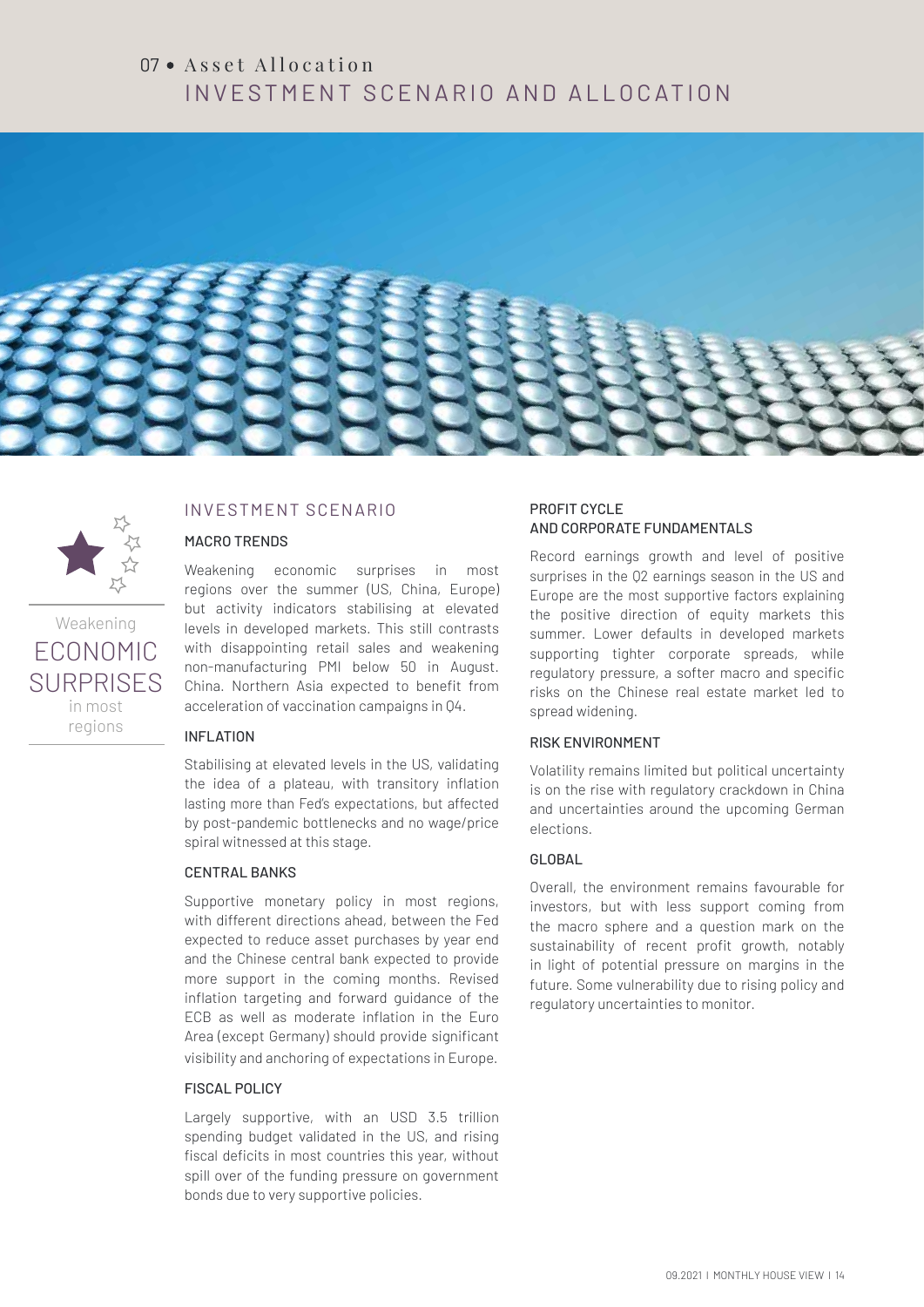#### ALLOCATION CONVICTIONS

#### EQUITIES



NEUTRAL in the short term on China due to regulatory crackdown

Neutral view overall with a positive view on developed, backed by strong fundamentals and supportive policy-mix but with more limited potential in the short term after a strong performance year-to-date.

Neutral view on China in the short term due to regulatory crackdown and softer macro, which starts to offer attractive valuations, but with lack of earnings momentum and short-term catalysts to anticipate the return of risk appetite. Constructive long-term view maintained.

Japan raised to neutral as the significant performance gap with western equities this year could offer relative value opportunities as well as diversification benefits in particular from a currency standpoint.

#### FIXED INCOME

Underweight maintained on government bonds with some moderate steepening expected on US long term yields. Euro bond yields expected to remain in negative territory, held in portfolios purely for hedging purposes. Stabilisation of inflation expectations providing a less supportive call for inflation linked bonds.

Constructive view maintained on credit in mature markets and notably financial debt and corporate high yield; no further tightening expected but carry is positive. Neutral view on emerging debt. Within Asian HY universe, while we acknowledge that lower valuations after the summer widening on Chinese property could offer entry points into the sector, we consider that it may be too early to increase our overall positioning on the asset class as ongoing regulatory issues and defaults' news effect reduce the visibility on the short term.

#### **CURRENCIES**

US dollar should remain supported by tapering expectations in Q4 but limited potential, and any renewed strengthening could be used to diversify to other currencies. In the medium term, we maintain a 1.15-1.20 trading range against EUR.

Within emerging currencies, we remain constructive in the longer run on the renminbi, and any further weakening related to the macro or policy environment could be used to rebuild positions.

#### KEY CONVICTIONS

|                                  | TACTICAL<br>VIEW (ST) | STRATEGIC<br>VIEW (LT) |
|----------------------------------|-----------------------|------------------------|
| <b>FIXED INCOME</b>              |                       |                        |
| <b>GOVERNMENTS</b>               |                       |                        |
| Core EUR 10Y (Bund)              | $=$                   | $=$                    |
| <b>EUR Periphery</b>             | Ξ                     | $=$ / –                |
| USD <sub>10Y</sub>               | $=$ / –               | $=$                    |
| <b>CREDITS</b>                   |                       |                        |
| Investment grade EUR             | $=$                   | $=$ /+                 |
| High yield EUR/BB- and >         | $=$ / –               | $=$ /+                 |
| High yield EUR/B+ and <          | =/-                   | $=$                    |
| <b>Financials Bonds EUR</b>      | $=$ /-                | $=$ /+                 |
| Investment grade USD             | $=$                   | $=$ /+                 |
| High yield USD/BB- and >         | =/-                   | $=$ /+                 |
| High yield USD/B+ and <          | $=$ /-                | $=$                    |
| <b>EMERGING DEBT</b>             |                       |                        |
| Sovereign Debt<br>Hard Currency  | Ξ                     | $=$ /+                 |
| Sovereign Debt<br>Local Currency | Ξ                     | Ξ                      |
| Latam Credit USD                 | =/-                   | $=$ /-                 |
| Asia Credit USD                  | Ξ                     | $=$ /+                 |
| Chinese Bonds CNY                | $=$ /+                | $\ddot{}$              |
| <b>EQUITIES</b>                  |                       |                        |
| <b>GEOGRAPHIES</b>               |                       |                        |
| Europe                           | $\ddot{}$             | $=$                    |
| <b>United States</b>             | $=$ /+                | $=$ /+                 |
| Japan                            | $\equiv$              | $-1=$                  |
| Global EM                        | $-1=$                 | $=$ /+                 |
| Latin America                    | $-1=$                 | Ξ                      |
| Asia ex-Japan                    | $-1=$                 | $=$                    |
| China                            | $=$                   | ÷                      |
| <b>STYLES</b>                    |                       |                        |
| Growth                           | $\ddot{}$             | $\ddot{}$              |
| Value                            | $\ddot{}$             | $=$                    |
| Quality                          | -/=                   | =                      |
| Cyclical                         | $=$                   | $=$                    |
| Defensive                        | $-1=$                 | $-1=$                  |
| <b>FOREX</b>                     |                       |                        |
| United States (USD)              | $=$                   | $=$ /-                 |
| Euro Area (EUR)                  | $=$ /+                | ÷                      |
| United Kingdom (GBP)             | $=$ /+                | $=$ /+                 |
| Switzerland (CHF)                | $=$ /-                | Ξ                      |
| Japan (JPY)                      | $=$ /+                | Ξ                      |
| Brazil (BRL)                     | =/-                   | =                      |
| China (CNY)                      | $=$                   | $\ddot{}$              |
| Gold (XAU)                       | =/-                   | $=$ /+                 |

Source: Indosuez Wealth Management.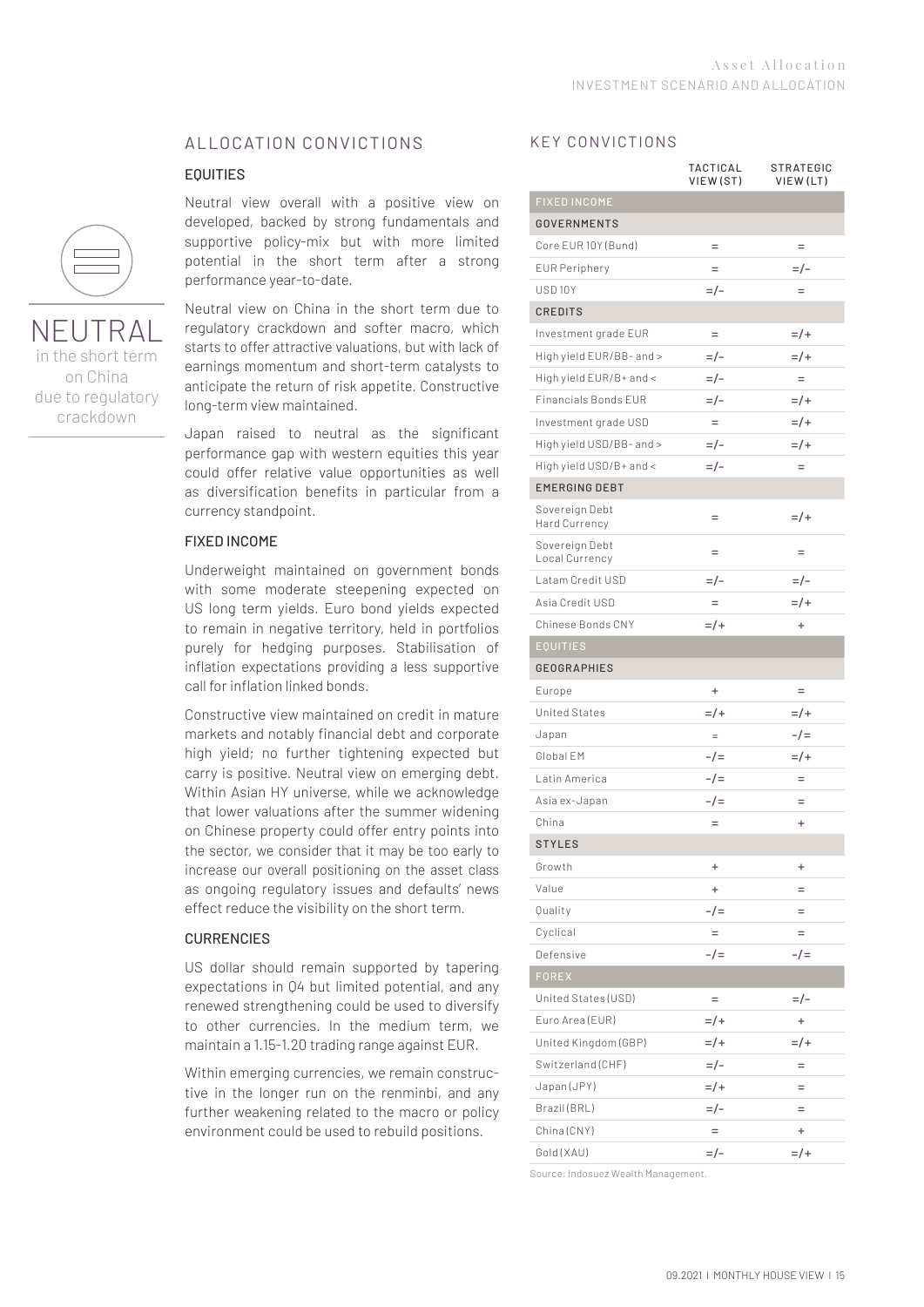## 08 • Market Monitor (local currencies) OVERVIEW OF SELECTED MARKETS



#### CURRENCIES LAST SPOT 4 WEEKS CHANGE **YTD** CHANGE EUR/CHF 1.08 0.76% -0.04% GBP/USD 1.38 -1.16% 0.62% USD/CHF 0.92 1.26% 3.38% EUR/USD 1.18 -0.46% -3.33% GOVERNMENT GOVERNMENT YIELD<br>BONDS YIELD 4 WEEKS CHANGE (BPS) Y TD CHANGE (BPS) US Treasury 10Y 1.31% 13.66 39.56 France 10Y -0.03% 10.30 31.10 Germany 10Y -0.39% 9.80 18.70 Spain 10Y 0.34% 10.60 29.40 Switzerland 10Y -0.32% 8.40 23.10 Japan 10Y 0.02% 1.40 0.30 BONDS LAST 4 WEEKS CHANGE Y TD CHANGE Governments Bonds Governments Bonds<br>Emerging Markets 43.68 0.34% -3.47% Euro Governments Bonds 221.06 -0.44% -0.50% Corporate EUR Corporate EUR 214.11 0.26% 3.41%<br>high yield Corporate USD high yield 330.55 0.76% 3.89% US Government Bonds 324.12 -0.35% -0.54% Corporate Emerging Markets 52.6 0.46% -0.94%

| <b>EQUITY INDICES</b>                      | LAST<br>PRICE | <b>4 WEEKS</b><br>CHANGE | <b>YTD</b><br>CHANGE |
|--------------------------------------------|---------------|--------------------------|----------------------|
| S&P 500 (United States)                    | 4'522.68      | 2.25%                    | 20.41%               |
| FTSE 100 (United Kingdom)                  | 7'119.70      | 0.20%                    | 10.20%               |
| Stoxx Europe 600                           | 470.88        | 1.18%                    | 18.01%               |
| Topix                                      | 1'960.70      | 1.53%                    | 8.65%                |
| <b>MSCI World</b>                          | 3'141.35      | 1.58%                    | 16.78%               |
| Shanghai SE Composite                      | 4'805.61      | $-2.61%$                 | $-7.78%$             |
| <b>MSCI Emerging Markets</b>               | 1'308.67      | 1.12%                    | 1.35%                |
| <b>MSCILatam</b><br>(Latin America)        | 2'514.72      | 0.31%                    | 2.57%                |
| MSCI EMEA (Europe,<br>Middle East, Africa) | 283.03        | 2.14%                    | 17.31%               |
| MSCI Asia Ex Japan                         | 837.64        | 0.72%                    | $-0.63%$             |
| CAC 40 (France)                            | 6'680.18      | $-0.65%$                 | 20.33%               |
| DAX (Germany)                              | 15'835.09     | 1.80%                    | 15.43%               |
| MIB (Italy)                                | 26'009.29     | 2.58%                    | 16.99%               |
| IBEX(Spain)                                | 8'846.60      | 0.84%                    | 9.57%                |
| SMI(Switzerland)                           | 12'411.11     | 2.04%                    | 15.95%               |
|                                            |               |                          |                      |
| <b>COMMODITIES</b>                         | LAST<br>PRICE | <b>4 WEEKS</b><br>CHANGE | YTD<br>CHANGE        |
| Steel Rebar (CNY/Tonne)                    | 5'233.00      | $-2.93%$                 | 24.00%               |
| Gold (USD/0z)                              | 1'813.62      | 0.18%                    | $-4.46%$             |
| Crude Oil WTI (USD/Bbl)                    | 68.50         | $-2.92%$                 | 41.18%               |
| Silver (USD/0z)                            | 23.96         | $-6.34%$                 | $-9.28%$             |
| Copper (USD/Tonne)                         | 9'520.00      | $-0.23%$                 | 22.59%               |
| Natural Gas (USD/MMBtu)                    | 4.38          | 8.69%                    | 72.39%               |

Source: Bloomberg, Indosuez Wealth Management. Past performance does not quarantee future performance.

| <b>VOLATILITY INDEX</b> | <b>LAST</b> | 4 WFFKS<br>CHANGE<br>(POINTS) | YTD.<br>CHANGE<br>(POINTS) |
|-------------------------|-------------|-------------------------------|----------------------------|
| <b>VIX</b>              | 16.48       | $-1.56$                       | $-6.27$                    |

USD/JPY 110.02 0.90% 6.56%

#### MONTHLY INVESTMENT RETURNS, PRICE INDEX

| <b>FTSE 100</b><br>Stoxx Europe 600 | $\bullet$ Topix<br>$\bullet$ S&P500 | ● MSCI World<br>● Shanghai SE Composite | <b>MSCIEMEA</b><br>● MSCII atam | ● MSCI Emerging Markets<br>● MSCI Asia Ex Japan |
|-------------------------------------|-------------------------------------|-----------------------------------------|---------------------------------|-------------------------------------------------|
| <b>MAY 2021</b>                     | <b>JUNE 2021</b>                    | <b>JULY 2021</b>                        | <b>4 WEEKS CHANGE</b>           | YTD (31.08.2021)                                |
| 7.75%                               | 2.37%                               | 2.27%                                   | 2.25%                           | 20.41%                                          |
| 5.29%                               | 2.22%                               | 1.97%                                   | 2.14%                           | 18.01%                                          |
| 4.06%                               | 1.40%                               | 1.72%                                   | 1.58%                           | 17.31%                                          |
| 2.14%                               | 1.36%                               | $-0.07%$                                | 1.53%                           | 16.78%                                          |
| 2.12%                               | 1.07%                               | $-0.49%$                                | 1.18%                           | 10.20%                                          |
| 1.30%                               | 0.21%                               | $-2.19%$                                | 1.12%                           | 8.65%                                           |
| 1.26%                               | $-0.11%$                            | $-4.24%$                                | 0.72%                           | 2.57%                                           |
| 1.01%                               | $-0.41%$                            | $-7.04%$                                | 0.31%                           | 1.35%                                           |
| 0.76%                               | $-0.94%$                            | $-7.76%$                                | 0.20%                           | $-0.63%$                                        |
| 0.55%                               | $-2.02%$                            | $-7.90%$                                | $-2.61%$                        | $-7.78%$                                        |





Source: Bloomberg, Indosuez Wealth Management.

Past performance does not guarantee future performance.

#### DATA AS OF 31 AUGUST 2021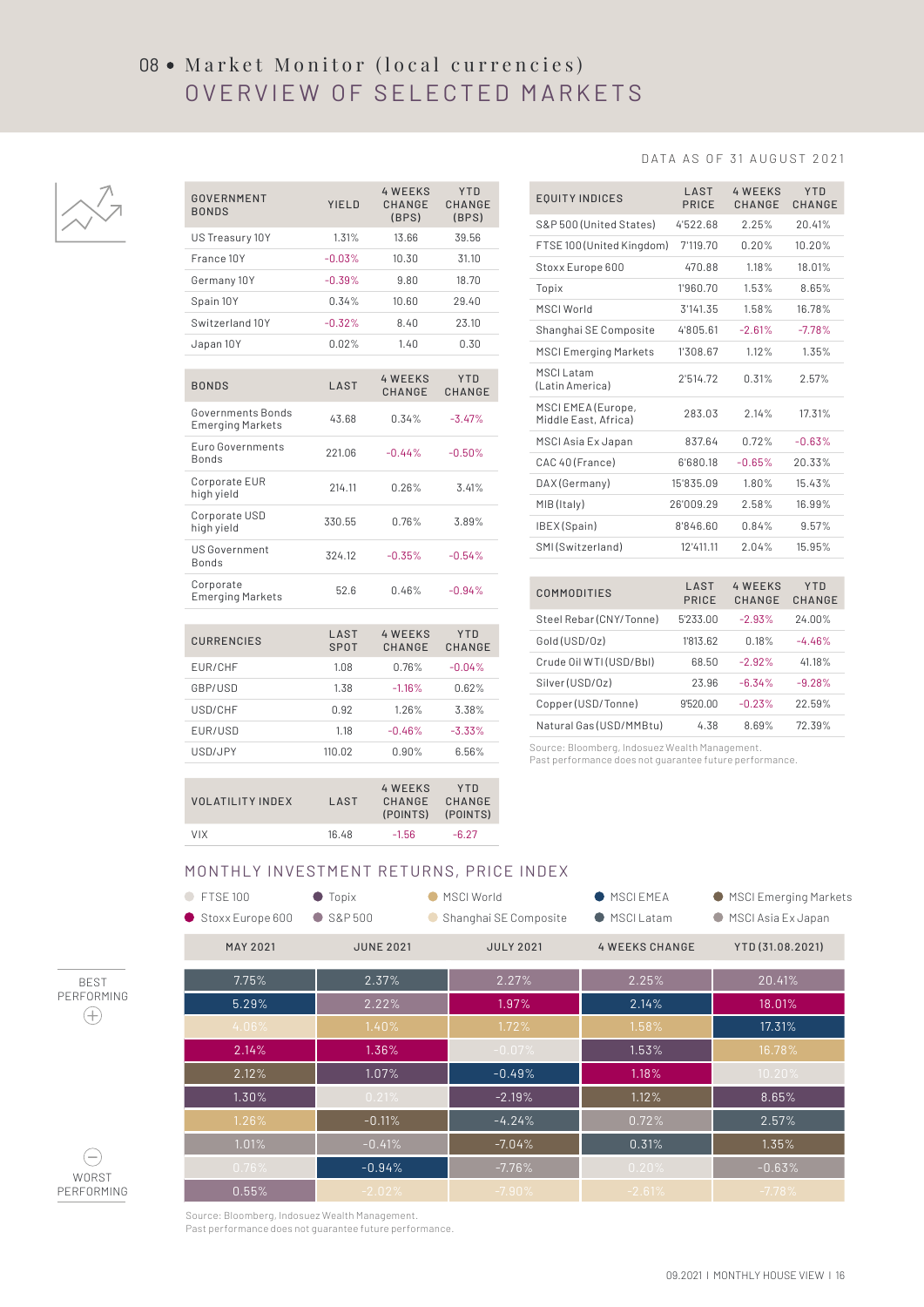

Backwardation: Refers to a situation where a futures contract's price is below the spot price of the underlying. The opposite situation is referred to as Contango.

Barbell: An investment strategy that exploits two opposing ends of a spectrum, such as going long both the short- and long-end of a bond market.

Basis point (bps): 1 basis point = 0.01%.

Below par bond: A bond trading at a price inferior to the bond's face value, i.e. below 100.

Bottom-up: Analyses, or investment strategies, which focus on individual corporate accounts and specifics, as opposed to top-down analysis which focuses on macro-economic aggregates.

Brent: A type of sweet crude oil, often used as a benchmark for the price of crude oil in Europe.

Bund: German sovereign 10-year bond.

Call: Refers to a call option on a financial instrument, i.e. the right to buy at a given price.

CFTC (Commodity Futures Trading Commission): An independent US federal agency with regulatory oversight over the US commodity futures and options markets.

COMEX (Commodity Exchange): COMEX merged with NYMEX in the US in 1994 and became the division responsible for futures and options trading in metals.

Contango: Refers to a situation where the price of a futures contract is higher than the spot price of the underlying asset. The opposite situation is referred to as Backwardation.

CPI (Consumer Price Index): The CPI estimates the general price level faced by a typical household based on an average consumption basket of goods and services. The CPI tends to be the most commonly used measure of price inflation.

Duration: Reflects the sensitivity of a bond or bond fund to changes in interest rates, expressed in years. The longer the duration of a bond, the more its price is sensitive to any changes in interest rates.

**EBIT (Earnings Before Interest and Taxes):** Refers to earnings<br>generatedbeforeanyfinancialinterestandtaxesaretakenintoaccount.<br>It takes earnings and subtracts operating expenses and thus also<br>correspondsto "operatingearni

EBITDA (Earnings Before Interests, Taxes, Depreciation and Amortisation): EBITDA takes net income and adds interest, taxes, depreciation and amortisation expenses back to it. It is used to measure a company's operating profitability before non-operating expenses and non-cash charges.

ECB: The European Central Bank, which governs the euro and euromember countries' monetary policy.

Economic Surprises Index: Measures the degree of variation in macroeconomic data published versus forecasters' expectations.

EPS: Earnings per Share.

ESG: Environmental, Social and Governance.

ESMA: European Securities and Markets Authority.

Fed: The US Federal Reserve, i.e. the central bank of the United States.

FOMC (Federal Open Market Committee): The US Federal Reserve's monetary policy body.

Futures: Exchange-traded financial instruments allowing to trade the future price of an underlying asset.

G10 (Group of Ten): One of five groups, including also the Groups of 7, 8, 20 and 24, which seek to promote debate and cooperation among countries with similar (economic) interests. G10 members are: Belgium, Canada, France, Germany, Italy, Japan, the Netherlands, Sweden, Switzerland, the UK and the US with Switzerland being the 11th member.

GDP (Gross Domestic Product): GDP measures a country 's yearly production of goods and services by operators residing within the national territory.

GHG: Greenhouse gases.

Gulf Cooperation Council (GCC): A grouping designed to favour regional cooperation between Oman, Saudi Arabia, Kuwait, Bahrain, United Arab Emirates and Qatar.

High yield: A category of bonds, also called "junk" which ratings are lower than "investment grade" rated bonds (hence all ratings below BBB-in Standard & Poor's parlance). The lower the rating, the higher the yield, normally, as repayment risk is higher.

Hybrid securities: Securities that combine both bond (payment of a coupon) and share (no or very long maturity date) characteristics. A coupon might not be paid, as with a dividend. iBoxx investment grade/high yield indices: Benchmarks measuring the yield of investment grade/high yield corporate bonds, based on multi-source and real-time prices.

IMF: The International Monetary Fund.

Investment grade: A "high quality" bond category rated between AAA and BBB- according to rating agency Standard & Poor's.

LIBOR (London Interbank Offered Rate): The average interbank interest rate at which a selection of banks agree to lend on the London financial market. LIBOR will cease to exist in 2020.

LME (London Metal Exchange): The UK exchange for commodities such as copper, lead, and zinc.

Loonie: A popular name for the Canadian dollar which comes from the word "loon", the bird represented on the Canadian one dollar coin.

LVT: Loan-to-Value ratio; a ratio that expresses the size of a loan with respect to the asset purchased. This ratio is commonly used regarding mortgages, and financial regulators often cap this ratio in order to protect both lenders and borrowers against sudden and sharp drops in house prices.

Mark-to-market: Assessing assets at the prevailing market price.

OECD: Organisation for Economic Co-operation and Development.

OPEC: Organisation of Petroleum Exporting Countries; 14 members.

OPEC+: OPEC plus 10 additional countries, notably Russia, Mexico, and Kazakhstan.

Policy-mix: The economic strategy adopted by a state depending on the economic environment and its objectives, mainly consisting of a combination of monetary and fiscal policy.

PMI: Purchasing Managers' Index.

Put: An options contract that gives the owner the right, but not the obligation, to sell a certain amount of the underlying asset at a set price within a specific time period. The buyer of a put option believes that the underlying stock price will fall below the option price before expiration date. The value of a put option increases as that of the underlying asset falls, and vice versa.

Quantitative Easing (QE): A monetary policy tool by which the central bank acquires assets such as bonds, in order to inject liquidity into the economy.

Renminbi: Translating literally from Chinese as "currency of the people", this is the official name of China's currency (except in Hong Kong and Macao). It is also frequently referred to as the yuan.

Russell 2000 Index: A benchmark measuring the performance of the US small cap segment. It includes the 2000 smallest companies in the Russell 3000 Index.

SEC (Securities and Exchange Commission): The SEC is an independent federal agency with responsibility for the orderly functioning of US securities markets.

Spread (or credit spread): A spread is the difference between two assets, typically between interest rates, such as those of corporate bonds over a government bond.

SRI: Sustainable and Responsible Investments.

Subordinated debt: Debt is said to be subordinated when its repayment is conditional upon unsubordinated debt being repaid first. In return for the additional risk accepted, subordinated debt tends to provide higher yields.

Swap: A swap is a financial instrument, often over the counter, that enables two financial flows to be exchanged. The main underlyings used to define swaps are interest rates, currencies, equities, credit risk and commodities. For example, it enables an amount depending on a variable rate to be exchanged against a fixed rate on a set date. Swaps may be used to take speculative positions or hedge against financial risks.

USMCA: The United States-Mexico-Canada Agreement, signed by the political leaders of the three countries on 30 September, 2018, replacing NAFTA (created in 1994).

VIX: The index of implied volatility in the S&P 500 Index. It measures market operators' expectations of 30-day volatility, based on index options.

Wedge: A wedge occurs in trading technical analysis when trend lines drawn above and below a price chart converge into a arrow shape.

WTI (West Texas Intermediate): Along with Brent crude, the WTI is a benchmark for crude oil prices. WTI crude is produced in America and is a blend of several sweet crude oils.

WTO: The World Trade Organisation.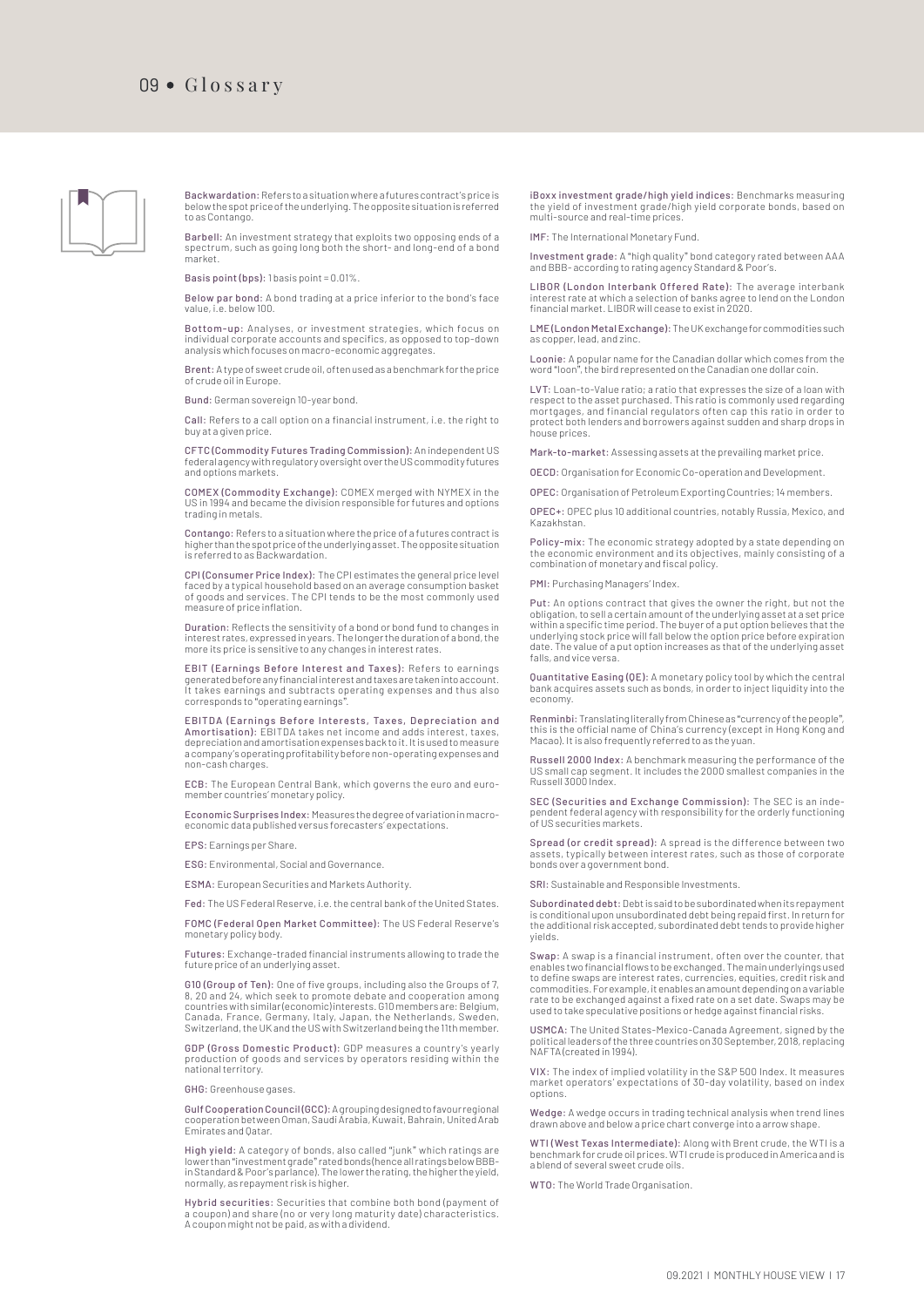This document entitled "Monthly House View" (the "Brochure") is issued for marketing communication only.

The languages in which it is drafted form part of the working languages of Indosuez Wealth Management.

The information published in the Brochure has not been reviewed and is not subject to the a manufacture parallel in the accuratories in the contribution and the temperature of the proval or authorisation of any regulatory or market authority whatsoever, in whate jurisdiction.

The Brochure is not intended for or aimed at the persons of any country in particular.

The Brochure is not intended for persons who are citizens, domiciled or resident in a country or jurisdiction in which its distribution, publication, availability or use would contravene applicable laws or regulations.

This document does not constitute or contain an offer or an invitation to buy or sell any financial instrument and/or service whatsoever. Similarly, it does not, in any way, constitute a strategy, personalised or general investment or disinvestment recommendation or advice, legal or tax<br>advice, audit advice, or any other advice of a professional nature. No representation is made<br>that any investment or strategy is su any investment or strategy constitutes a personalised investment advice to any investor.

The relevant date in this document is, unless otherwise specified, the editing date<br>mentioned on the last page of this disclaimer. The information contained herein are based<br>on sources considered reliable. We use our best and comprehensives of the information contained in this document. All information as well<br>as the price, market valuations and calculations indicated herein may change without notice.<br>Past prices and performances are not ne

The risks include, amongst others, political risks, credit risks, foreign exchange risks, economic risks and market risks. Before entering into any transaction you should consult your<br>investment advisor and, where necessary, obtain independent professional advice in respect<br>of risks, as well as any legal, regul of your particular financial situation and your financial knowledge and experience

Foreign currency rates may adversely affect the value, price or income of the investment when it is realised and converted back into the investor's base currency.

CA Indosuez Wealth (Group) ("Indosuez Group"), incorporated under French law, the holding company for the Crédit Agricole group's Wealth Management business, and its (direct and indirect) subsidiaries and/or its consolidated entities operating in such business, namely CA Indosuez Wealth (France), CA Indosuez (Switzerland) SA, CA Indosuez Wealth (Europe), CFM Indosuez Wealth, their respective (direct and indirect) subsidiaries, branches agencies<br>and representative offices, whatever their location, operate under the single brand Indosuez<br>Wealth Management. Each of them are r the "Entities".

The Entities or their shareholders as well as its shareholders, subsidiaries, and more generally<br>companies in the Crédit Agricole SA group (the "Group") and respectively their corporate<br>officers, senior management or emplo services or any other type of service for or from these Entities. Where an Entity and/or a<br>Crédit Agricole Group Entity acts as an investment adviser and/or manager, administrator,<br>distributor or placement agent for certai or carries out other services in which an Entity or the Crédit Agricole Group has or is likely to have a direct or indirect interest, your Entity shall give priority to the investor's interest.

Some investments, products, and services, including custody, may be subject to legal and regulatory restrictions or may not be available worldwide on an unrestricted basis taking into consideration the law of your country of origin, your country of residence or any other<br>country with which you may have ties. In particular, any the products or services featured<br>in the Brochure are not suitable for r may be provided by Entities under their contractual conditions and prices, in accordance<br>with applicable laws and regulations and subject to their licence. They may be modified or<br>withdrawn at any time without any notifica

Please contact your relationship manager for further information.

In accordance with applicable regulations, each Entity makes the Brochure available:

- In France: this publication is distributed by CA Indosuez, a public limited company with a capital of 584325'015 euros, a credit institution and an insurance brokerage company<br>registered with the French Register of Insurance Intermediaries under number 07 004<br>759 and with the Paris Trade and Companies Register registered office is located at 17, rue du Docteur Lancereaux - 75008 Paris, and whose supervisory authorities are the Prudential Control and Resolution Authority and the Autorité des Marchés Financiers.
- In Luxembourg: the Brochure is distributed by CA Indosuez Wealth (Europe), a limited company (société anonyme) under Luxembourg law with share capital of euros 415.000.000, having its registered office at 39 allée Scheff Commission de Surveillance du Secteur Financier (CSSF).
- The Spain: the Brochure is distributed by CA Indosuez Wealth (Europe) Sucursal en España,<br>supervised by the Banco de España (www.bde.es) and the Spanish National Securities<br>Market Commission (Comision Nacional del Mercado a branch of CA Indosuez Wealth (Europe), a credit institution duly registered in Luxembourg<br>and supervised by the Luxembourg financial regulator, the Commission de Surveillance du<br>Secteur Financier (CSSF). Adress: Paseo de
- In Belgium: the Brochure is distributed by CA Indosuez Wealth (Europe) Belgium Branch, located at 120 Chaussée de la Hulpe B-1000 Brussels, Belgium, registered with the Brussels<br>Companies Register under number 0534 752 288, entered in the Banque-Carrefour des<br>Entreprises (Belgian companies database) under VA a branch of CA Indosuez Wealth (Europe), having its registered office at 39 allée Scheffer<br>L-2520 Luxembourg, registered with the Luxembourg Companies Register under number<br>B91.986, an authorised credit institution establi Luxembourg financial regulator, the Commission de Surveillance du Secteur Financier  $(C)$
- The Italy: the Brochure is distributed by CA Indosuez Wealth (Italy) S.p.A., headquartered<br>in Plazza Cavour 2, Milan, Italy, entered in the register of banks maintained by Banca di<br>Italia under no. 5412, tax code and Milan no. 09535880158, R.E.A no. MI-1301064.
- Within the European Union: the Brochure may be distributed by Indosuez Wealth Management Entities authorised to do so under the Free Provision of Services.
- In Monaco: the Brochure is distributed by CFM Indosuez Wealth, 11, Boulevard Albert 1er 98000 Monaco registered in the Monaco Trade and Industry Register under number 56S00341.
- In Switzerland: the Brochure is distributed by CA Indosuez (Switzerland) SA, Quai Général-Guisan 4, 1204 Geneva and by CA Indosuez Finanziaria SA, Via F. Pelli 3, 6900 Lugano and by their Swiss branches and/or agencies. The Brochure constitutes marketing material and<br>does not constitute the product of a financial analysis within the meaning of the directives<br>of the Swiss Bankers Association (SBA) r within the meaning of Swiss law. Consequently, these directives are not applicable to the Brochure.
- In Hong Kong Special Administrative Region: the Brochure is distributed by CA Indosuez (Switzerland) SA, Hong Kong Branch, 29<sup>th</sup> floor Pacific Place, 88 Queensway. No information the Brochure has not been referred to t Investor) Rules (Cap. 571D)).
- In Singapore: the Brochure is distributed by CA Indosuez (Switzerland) SA, Singapore Branch 168 Robinson Road #23-03 Capital Tower, Singapore 068912. In Singapore, the Brochure is only intended for persons considered to and Futures Act, Chapter 289 of Singapore. For any questions concerning the Brochure, recipients in Singapore can contact CA Indosuez (Switzerland) SA, Singapore Branch.
- In Dubai: the Brochure is distributed by CA Indosuez (Switzerland) SA, Dubai Representative Office, The Maze Tower Level 13 Sheikh Zayed Road, P.O. Box 9423 United Arab Emiretes. CA Indosuez (Switzerland) SA operates The Brochure does not constitute an offer to a particular person or the general public, or an invitation to submit an offer. It is distributed on a private basis and has not been reviewed or approved by the UAE Central Bank or by another UAE regulatory authority.
- In Abu Dhabi: the Brochure is distributed by CA Indosuez (Switzerland) SA, Abu Dhabi<br>Representative Office, Zayed The I''' Street- Al Muhairy Center, Office Tower, 4''' Floor,<br>P.O. Box 44836 Abu Dhabi, United Arab Emir in the United Arab Emirates (UAE) via its representative office which comes under the supervisory authority of the UAE Central Bank. In accordance with the rules and regulations applicable in the UAE, CA Indosuez (Switzerland) SA representation office may not carry out any banking activity. The representative office may only market and promote CA Indosuez<br>(Switzerland) SA's activities and products. The Brochure does not constitute an offer to a<br>particular person or the general public, or on a private basis and has not been reviewed or approved by the UAE Central Bank or by another UAE regulatory authority.
- In Miami: the Brochure is distributed by CA Indosuez Wealth (Miami) 600 Brickell Avenue, 37th Floor, Miami, FL 33131, USA. The Brochure is provided on a confidential basis to a limited number of persons for information purposes only. It does not constitute an offer<br>of securities in the United States of America (or in any jurisdiction where this offer would<br>be illegal). The offer of certain securi securities may not be freely transferable in the United States of America;
- The Brazil: the Brochure is distributed by CA Indosuez Wealth (Brazil) SA DTVM, Av. Brigadeiro<br>Faria Lima, 4.440, 3ª floor, Itaim Bibi, São Paulo, SP-04538-132, registered in the CNPJ/MF<br>under number n. 01.638.542/0001-57.
- In Uruguay: the Brochure is distributed by CA Indosuez Wealth (Uruguay) Servicios & Representaciones SA, Av. Luis A. de Herrera 1248 World Trade Center Torre III Piso 15 Of. 1576, 11300 Montevideo, Uruguay. The Brochure does not constitute an offer to a particular<br>person or the general public or an invitation to submit an offer. It is distributed on a private<br>basis. The Brochure and the pr by or registered with the Central Bank of Uruguay or any other Uruguayan regulatory authority.

The Brochure may not be photocopied or reproduced or distributed, in full or in part, in any form without the prior agreement of your Bank.

© 2021, CA Indosuez (Switzerland) SA/All rights reserved.

Photo credits: iStock.

Edited as per 01.09.2021.